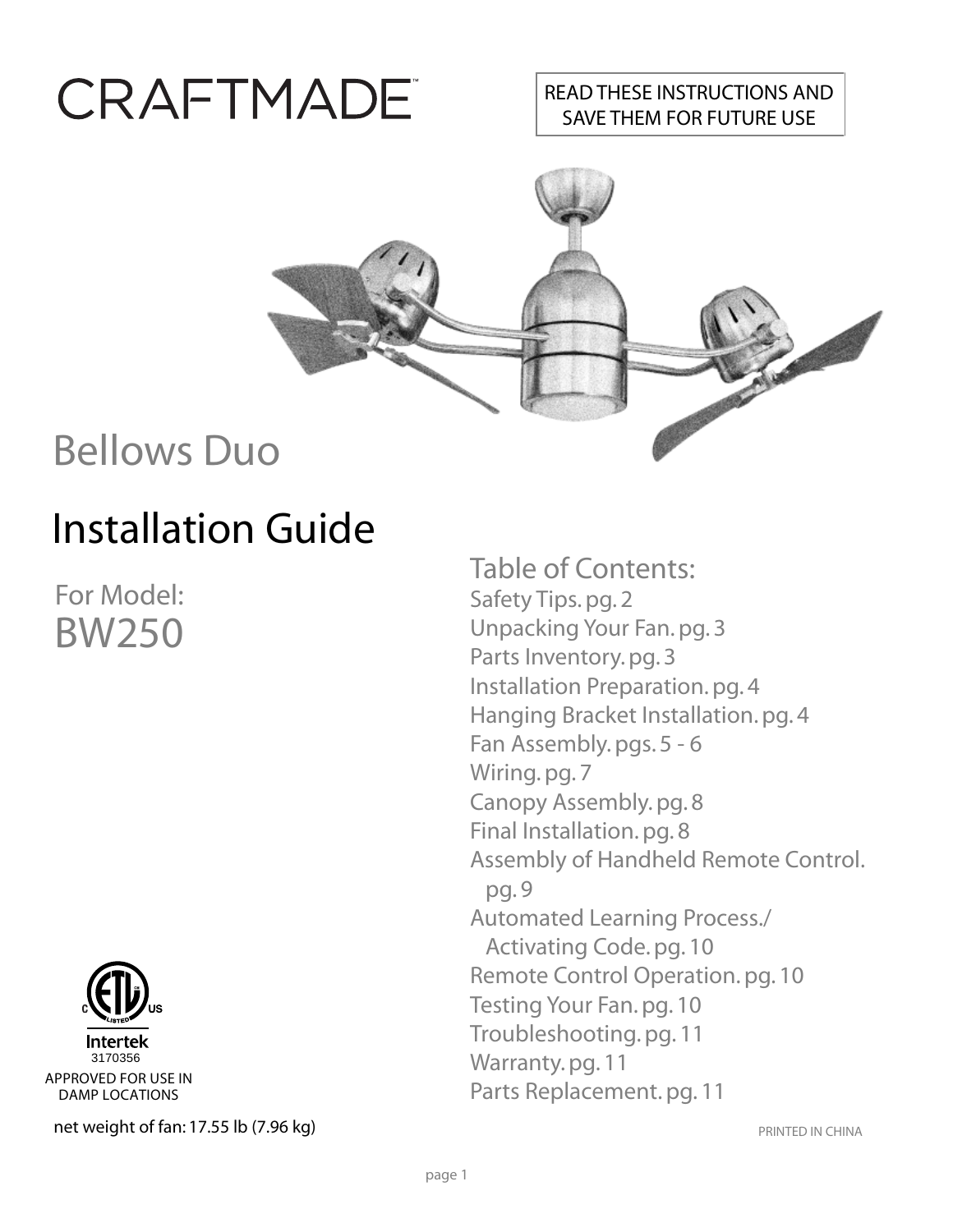### SAFETY TIPS.

**WARNING**: To reduce the risk of electrical shock, turn off the electricity to the fan at the main fuse box or circuit panel before you begin the fan installation or before servicing the fan or installing accessories.

#### 1. **READ ALL INSTRUCTIONS AND SAFETY INFORMATION CAREFULLY BEFORE INSTALLING YOUR FAN AND SAVE THESE INSTRUCTIONS.**

**CAUTION**: To avoid personal injury, the use of gloves may be necessary while handling fan parts with sharp edges.

- 2. Make sure all electrical connections comply with Local Codes or Ordinances, the National Electrical Code, and ANSI/NFPA 70-1999. If you are unfamiliar with electrical wiring or if the house/building wires are different colors than those referred to in the instructions, please use a qualified electrician.
- 3. Make sure you have a location selected for your fan that allows clear space for the blades to rotate, and at least ten (10) feet (3.05 meters) of clearance between the floor and the fan blade tips. The fan should be mounted so that the tips of the blades are at least thirty (30) inches (76 centimeters) from walls or other upright structures.
- 4. The outlet box and ceiling support joist used must be securely mounted, and capable of supporting at least 35 pounds (16 kilograms). The box must be supported directly by the building structure. Use only CETL or CUL (Canada) or ETL or UL (USA) listed outlet boxes marked "FOR FAN SUPPORT." Plastic outlet boxes are not recommended.

**WARNING**: To reduce the risk of fire, electrical shock, or personal injury, mount to the outlet box marked "Acceptable for Fan Support of 15.9 kg (35 lb) or less," and use the mounting screws provided with the outlet box. Most outlet boxes commonly used for the support of lighting fixtures are not acceptable for fan support and may need to be replaced. Consult a qualified electrician if in doubt.

**WARNING**: To reduce the risk of fire, electrical shock, or personal injury, wire connectors provided with this fan are designed to accept only one 12 gauge house wire and two lead wires from the fan. If your house wire is larger than 12 gauge or there is more than one house wire to connect to the corresponding fan lead wires, consult an electrician for the proper size wire connectors to use.

- 5. Electrical diagrams are for reference only.<br>6. After installation is complete, check that a
- 6. After installation is complete, check that all connections are absolutely secure.
- After making electrical connections, spliced conductors should be turned upward and pushed carefully up into the outlet box. The wires should be spread apart with the grounded conductor and the equipment-grounding conductor on opposite sides of the outlet box.

**WARNING**: To reduce the risk of fire or electrical shock, do not use this fan with any solid state speed control device or control fan speed with a full range dimmer switch. [Using a full range dimmer switch to control fan speed will cause a loud humming noise from fan.]

- 8. Do not operate the reverse switch until fan has come to a complete stop.
- Do not insert anything between the fan blades while they are rotating. 9.

**WARNING**: To reduce the risk of personal injury, do not bend the blade arms during assembly or after installation. Do not insert objects into the path of the blades.

**WARNING**: To avoid personal injury or damage to the fan and other items, be cautious when working around or cleaning the fan.

10. Do not use water or detergents when cleaning the fan or fan blades. A dry dust cloth or lightly dampened cloth will be suitable for most cleaning.

#### **WARNING**: To reduce the risk of personal injury, use *only* parts provided with this fan. **The use of parts OTHER than those provided with this fan will void the warranty.**

**WARNING**: This fan MUST be installed with the safety cable provided with the fan. Failure to use the safety cable provided may result in personal injury, damage to the fan or damage to other property.

**CAUTION**: Metal cover for use without light kit will be HOT if light is left on. To reduce the risk of personal injury, light kit must be OFF. Do NOT use light buttons on remote or wall control if installing metal cover.

**CAUTION**: Do NOT tamper with or attempt to repair LED component of fixture. The light source is designed for this specific application and should not be serviced by untrained personnel. If any servicing is required, call our customer service department.<br>11. I light kit is dimmable to 10% with select dimmers.

Light kit is dimmable to 10% with select dimmers.

Modifications not approved by the party responsible for compliance could void the user's authority to operate the equipment. [The equipment refers to the remote and/or wall control and/or LED light kit.]

NOTE: This equipment has been tested and found to comply with the limits for a Class B digital device, pursuant to Part 15 of the FCC Rules. These limits are designed to provide reasonable protection against harmful interference in a residential installation. This equipment generates, uses and can radiate radio frequency energy and, if not installed and used in accordance with the instructions, may cause harmful interference to radio communications. However, there is no guarantee that interference will not occur in a particular installation. If this equipment does cause harmful interference to radio or television reception, which can be determined by turning the equipment off and on, the user is encouraged to try to correct the interference by one or more of the following measures:

- \* Reorient or relocate the receiving antenna.
- \* Increase the separation between the equipment and receiver.
- \* Connect the equipment into an outlet on a circuit different from that to which the receiver is connected.

Consult the dealer or an experienced radio/TV technician for help.

The LED light kit complies with Part 15 of the FCC Rules. Operation is subject to the following two conditions: (1) this LED light kit may not cause harmful interference, (2) this LED light kit must accept any interference received, including interference that may cause undesired operation.

**NOTE**: The important safety precautions and instructions appearing in the manual are not meant to cover all possible conditions and situations that may occur. It must be understood that common sense and caution are necessary factors in the installation and operation of this fan.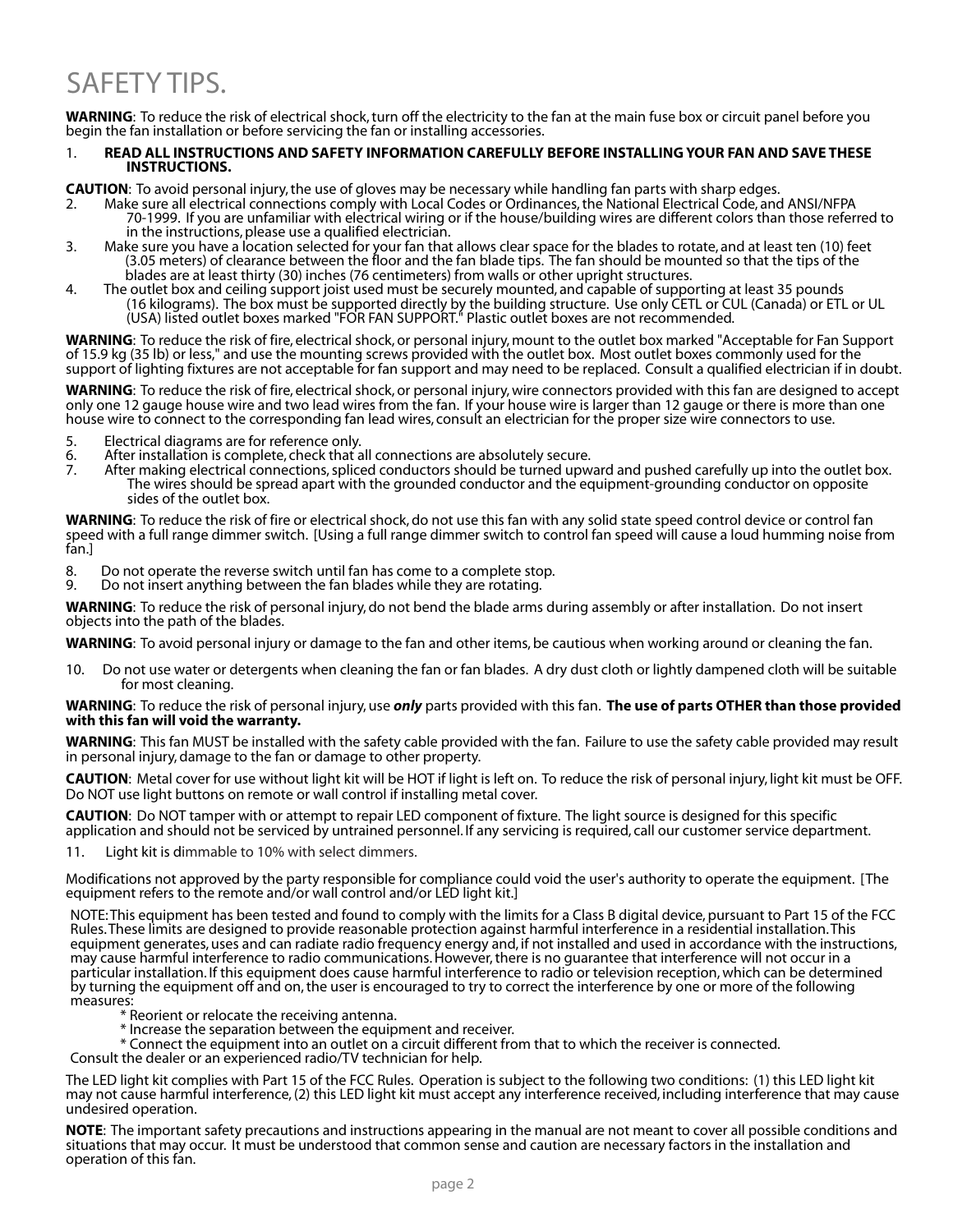### 1. Unpacking Your Fan.

Carefully open the packaging. Remove items from Styrofoam inserts. Remove motor housing and place on carpet or Styrofoam to avoid damage to finish. Do not discard fan carton or Styrofoam inserts should this fan need to be returned for repairs.

Check against parts inventory that all parts have been included.



#### 2. Parts Inventory.



 **IMPORTANT REMINDER**: You must use the parts provided with this fan for proper installation and safety.

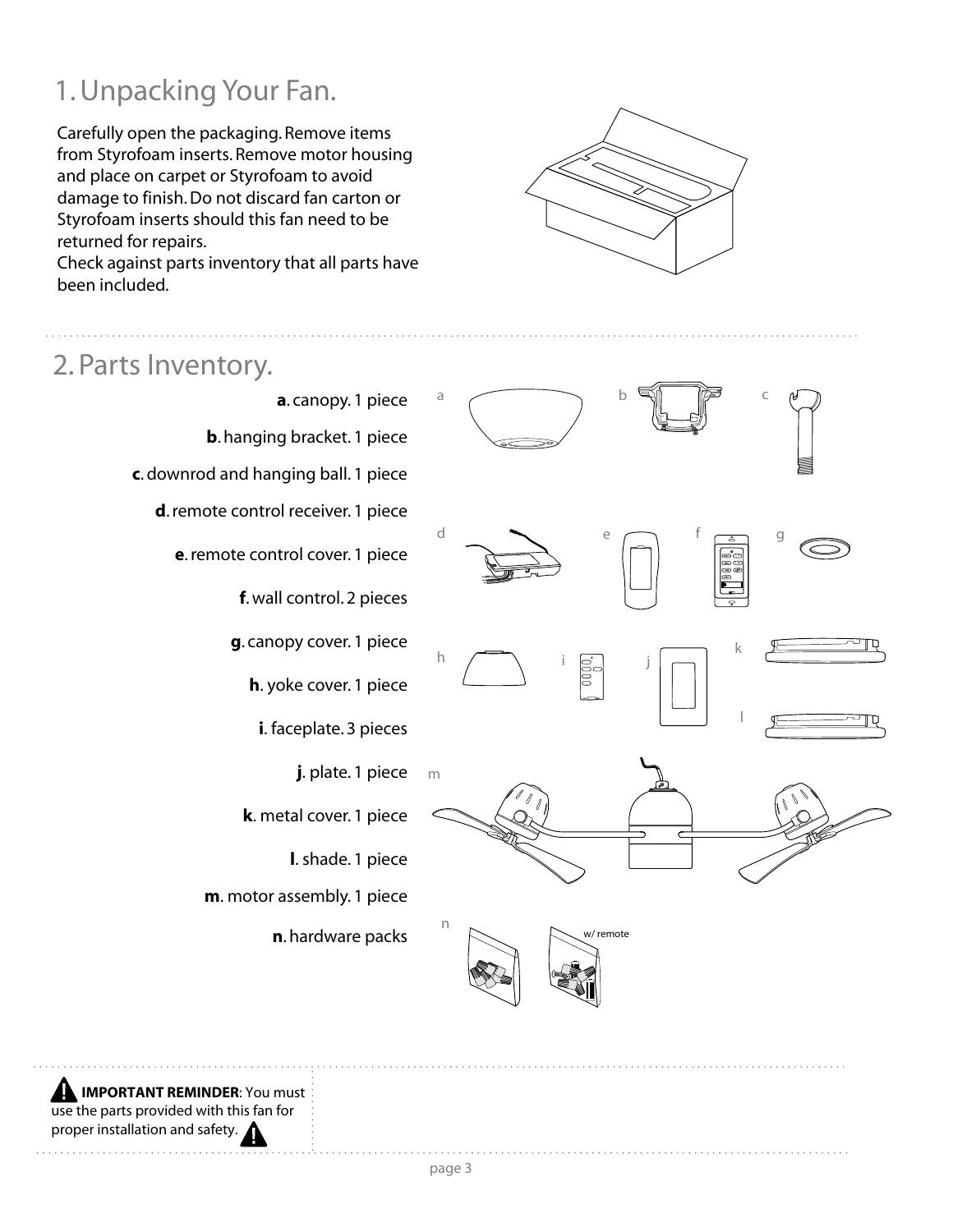### 3. Installation Preparation.

blade edge<br> **blade edge** To prevent personal injury and damage, ensure that the hanging location allows the blades a clearance of 10 feet (3.05m) from the floor and 30in. (76 cm) from any wall or obstruction. This fan is suitable for room sizes up to 400 square feet (37.2 square meters).

This fan can be mounted with a **downrod** on a regular (no-slope) or vaulted ceiling. The hanging length can be extended by purchasing a longer downrod (0.5in. /1.27cm diameter). Other installation, such as **flushmount**, is *not* available for this fan.

#### **Installation requires these tools:**

Phillips screwdriver, flathead screwdriver, adjustable pliers or wrench, stepladder, wire cutters, and rated electrical tape.

### 4. Hanging Bracket Installation.

Turn off circuit breakers to current fixture from breaker panel and be sure operating light switch is turned to the OFF position.

*WARNING*: *Failure to disconnect power supply prior to installation may result in serious injury.*

#### Remove existing fixture.

*WARNING*: *When using an existing outlet box, be sure the outlet box is securely attached to the building structure and can support the full weight of the fan. Ensure outlet box is clearly marked "Suitable for Fan Support." If not, it must be replaced with an approved outlet box. Failure to do so can result in serious injury.*

*CAUTION*: *Be sure outlet box is grounded properly and that a ground wire (GREEN or bare) is present.*

Install hanging bracket to outlet box, using original screws, spring washers and flat washers provided with new or original outlet box.\* If installing on a vaulted ceiling, face opening of hanging bracket towards high point of ceiling. Arrange electrical wiring around the back of the hanging bracket and away from the bracket opening.

**\****Note: It is very important that you use the proper hardware when installing the hanging bracket as this will support the fan.*





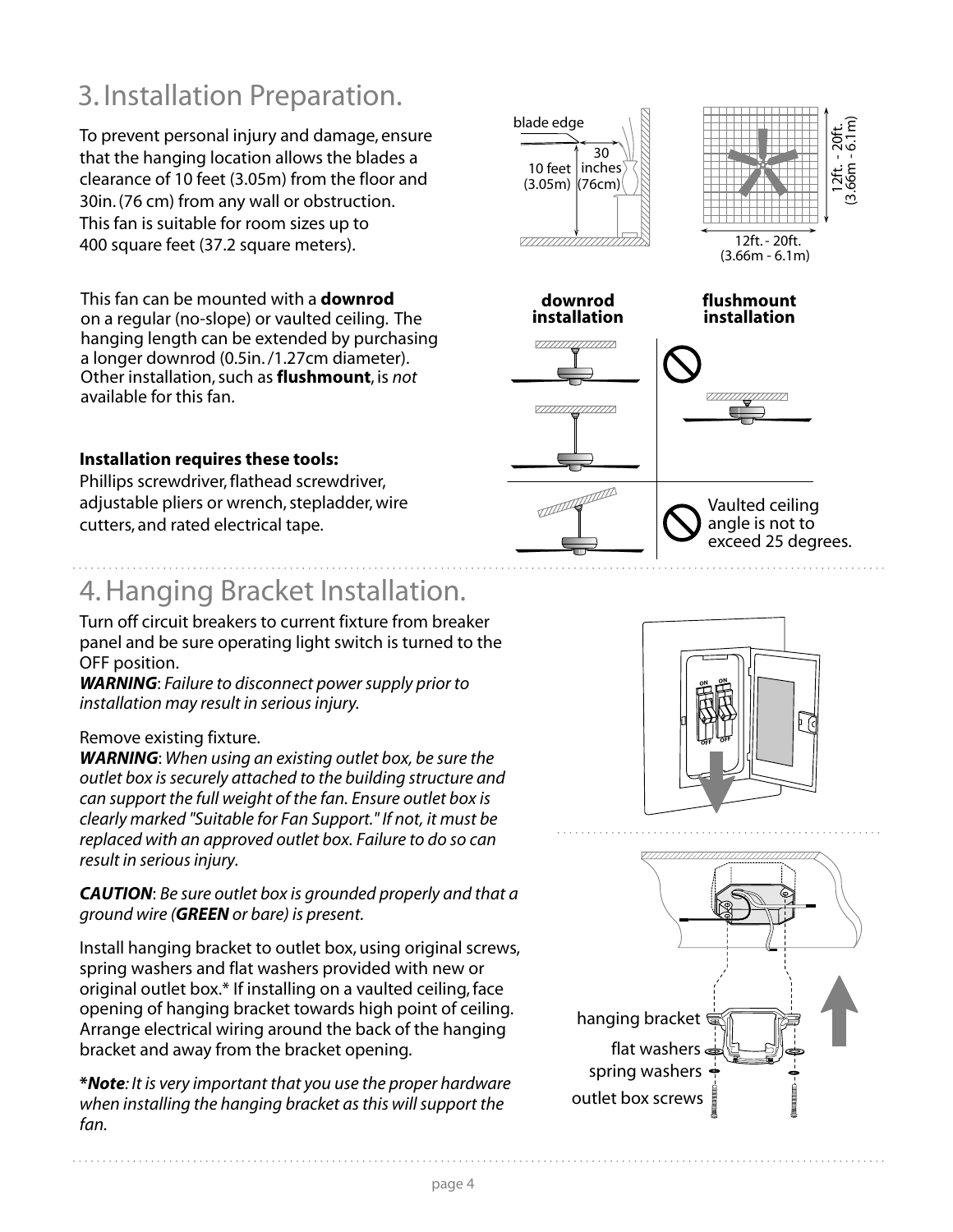#### 5. Fan Assembly.

Remove hanging ball from downrod provided by loosening set screw on hanging ball. Lower hanging ball and remove stop pin and then slide hanging ball off of the downrod. [*Refer to diagram 1.*]

Loosen yoke set screws and nuts in yoke at top of motor assembly and remove pin and clip from yoke. [*Refer to diagram 2.*]

**Tip**: To prepare for threading electrical wires through downrod, apply a small piece of electrical tape to the ends of the electrical wires--this will keep the wires together when threading them through the downrod. [*Refer to diagram 2.*]

Thread safety cable and electrical wires through threaded end of downrod and pull extra wire slack from the upper end of the downrod. [*Refer to diagram 2.*]

Thread downrod into the motor housing yoke until holes for pin and clip in downrod align with holes in yoke--*make sure wires do not get twisted*. Re-insert pin and clip that were previously removed. Tighten yoke set screws and nuts securely. [*Refer to diagram 2.*]

Slide yoke cover, canopy cover and canopy over downrod. Lower yoke cover to motor assembly. [*Refer to diagram 3.*] (**Note**: Canopy cover must be turned with shiny side *toward* the motor housing.)

Thread safety cable and wires through hanging ball and then slide hanging ball over downrod--the top of the downrod should be noted as having a set screw hole; use this hole when setting the set screw. Insert stop pin into top of downrod and raise hanging ball. Be sure stop pin aligns with slots on the inside of the hanging ball. Tighten set screw securely. [*Refer to diagram 4.*]

**WARNING**: Failure to tighten set screw (on hanging ball) completely could result in the fan becoming loose and possibly falling.

#### **["Fan Assembly" continued on next page.]**

*NOTE: The important safety precautions and instructions appearing in the manual are not meant to cover all possible conditions and situations that may occur. It must be understood that common sense and caution are necessary factors in the installation and operation of this fan.*



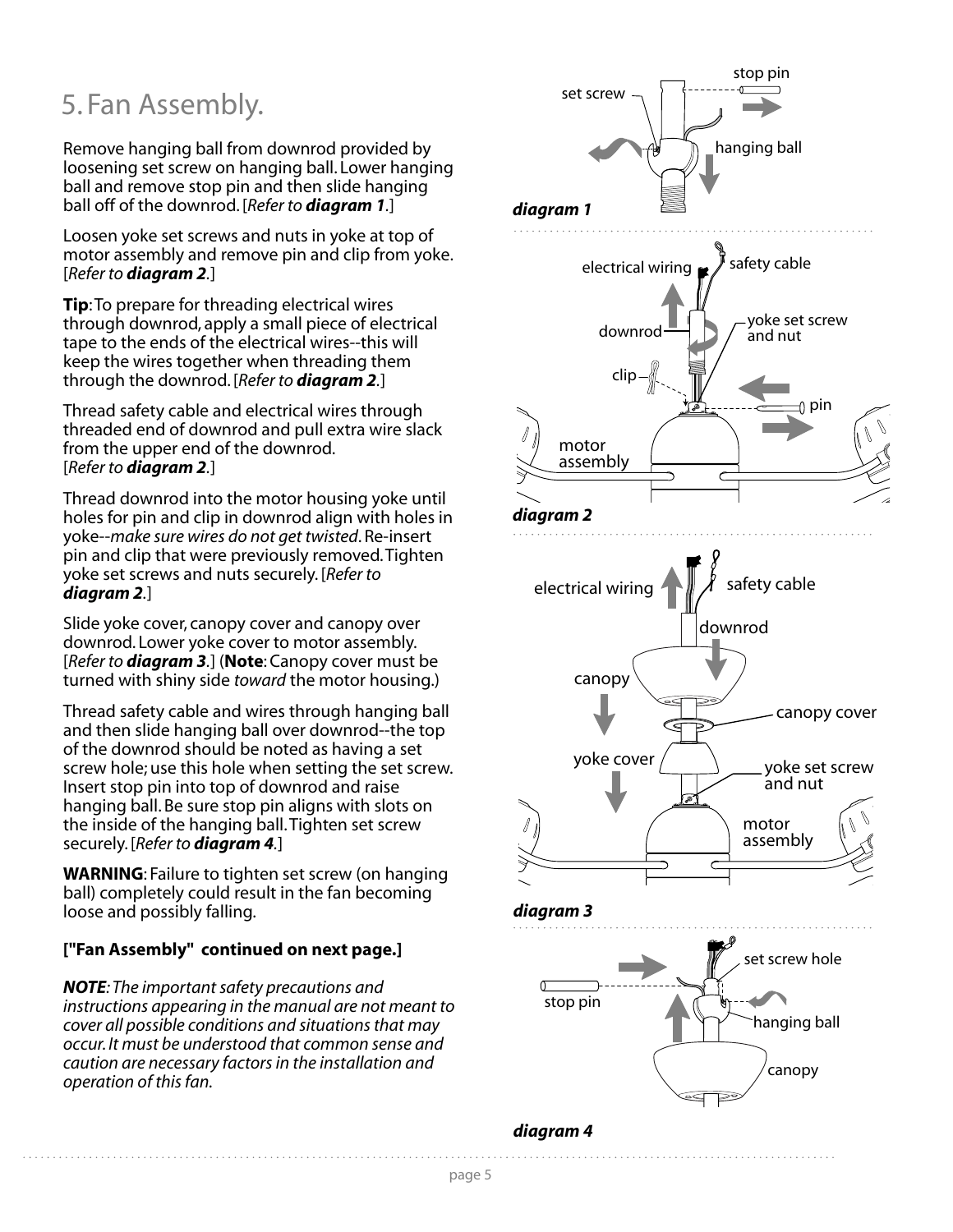### 5. Fan Assembly. (cont.)

With the hanging bracket secured to the outlet box and able to support the fan, you are now ready to hang your fan. Grab the fan firmly with two hands. Slide downrod through opening in hanging bracket and let hanging ball rest on the hanging bracket. Turn the hanging ball until slot lines up with the hanging bracket tab.

**WARNING**: Failure to align slot in hanging ball with tab in hanging bracket may result in serious injury or death.

**IMPORTANT:** Due to the size (width) of this fan, it is advisable to seek the help of another person to hold the stepladder in place and to then help lift the fan up to you once you are set on the ladder.

Find a secure attachment point (wood ceiling joist highly recommended) and secure safety cable. It

will be necessary to use a heavy duty wood screw, washer and lock washer (not supplied) with the safety cable loop. If necessary, adjust the loop at the end of the safety cable. The loop at the end of the safety cable should just fit over the threads on the wood screw. *Test safety cable by pulling on loose end of safety cable with pliers. If the safety cable slips, the loop must be adjusted smaller.* Extra cable slack can be left in ceiling area.

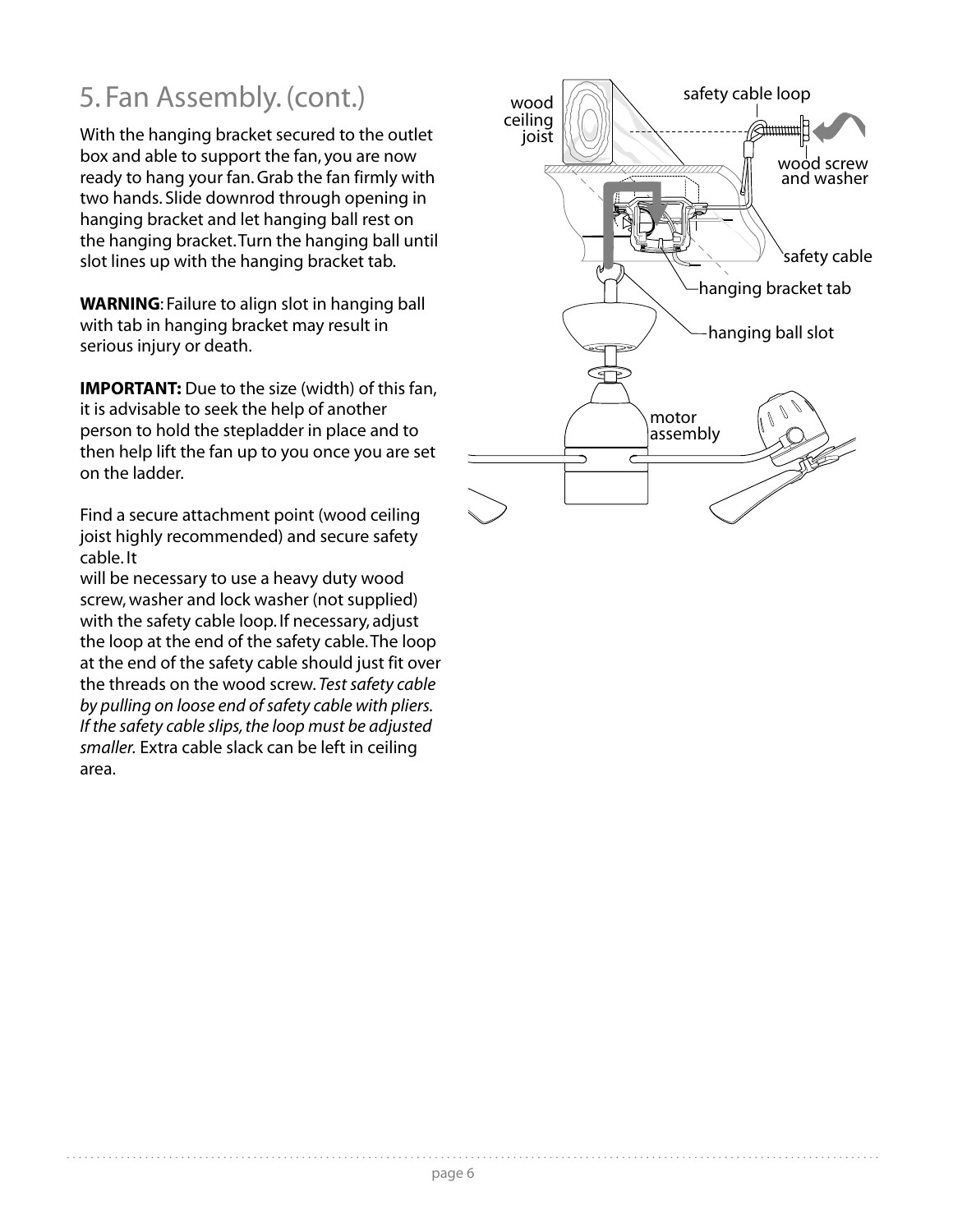#### 6. Wiring.

**WARNING**: Turn off circuit breakers to current fixture from breaker panel and be sure switch is turned to the OFF position.

**CAUTION**: *Be sure outlet box is properly grounded and that a ground wire (GREEN or Bare) is present.*

*Make sure all electrical connections comply with Local Codes or Ordinances and the National Electrical Code. If you are unfamiliar with electrical wiring or if the house/building wires are different colors than those referred to in the diagram to the right, please use a qualified electrician.*

**Note**: *Excess lead wire length from the fan can be cut to the desired length and then stripped.*

When downrod is secured in place on the hanging bracket, wire the **RECEIVER** with wire connectors provided *as shown in diagram at right.* **Tip**: While you are wiring, keep in mind that wires must not obstruct receiver from sliding into hanging bracket.

\* Wrap each wire connector separately with electrical tape as an extra safety measure.

Gently insert receiver (flat side up) into hanging bracket and carefully push wires and taped wire connectors into outlet box. Let antenna rest *outside*  of hanging bracket.

[**PLEASE NOTE**: Wall and/or handheld remote control must be used for fan to operate. *If you do not wish to use the wall control, please proceed to Section 7 to continue with fan installation.*]

**To install wall control**, remove existing wall switch. Wire one of the wall controls with wire connectors provided *as shown in diagram at right.*

\*Wrap each wire connector separately with electrical tape as an extra safety measure. Gently push wires and taped wire connectors into outlet box.

Install one 12-volt battery (included) in wall control. **IMPORTANT**: Wall control will not function unless battery is installed.

Since this fan comes with an LED light kit, the dimmer switch (labeled **DIM** and **ON**) has been pre-set to the "ON" position (**DIM**). If you do not wish to have dimming capability, please move the switch to the "OFF" position (**ON**).

Select a faceplate (almond or white) and press firmly onto front of wall control. Attach wall control to outlet box and secure with screws from original wall switch. Attach plate (included) to wall control using 2 screws provided with the wall control.



*(wiring for receiver)*





page 7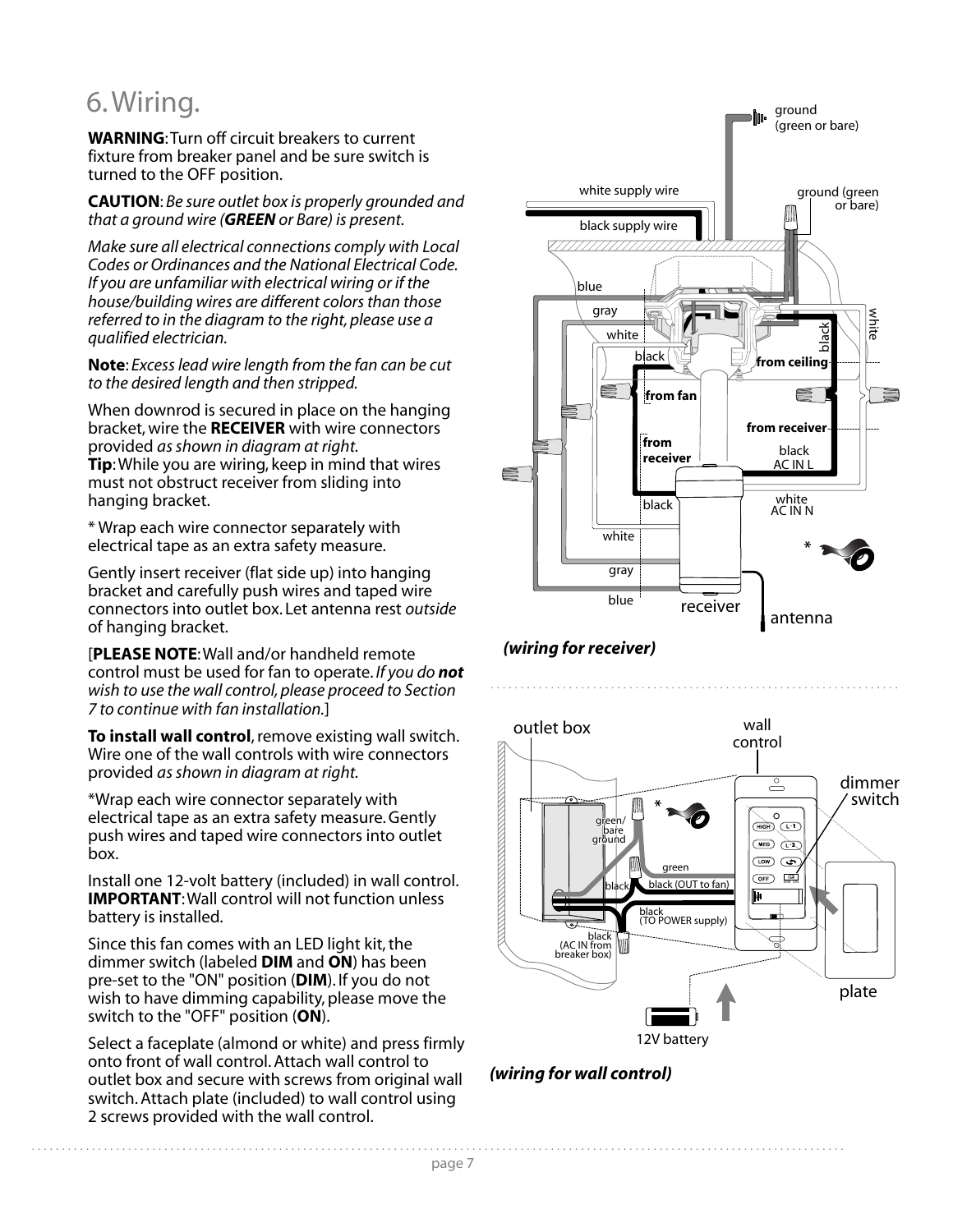### 7. Canopy Assembly.

Locate 2 screws on underside of hanging bracket and remove screw closest to the open end of the hanging bracket. Partially loosen the other screw. Lift canopy to hanging bracket. Place rounded part of slotted hole in canopy over loosened screw in hanging bracket and push up. Twist canopy to lock. Re-insert screw that was removed and then tighten both screws securely.

Slide canopy cover up to canopy, aligning rounded part of slotted holes in canopy cover with screwheads in bottom of canopy. Turn canopy cover to the right (clockwise) until it stops.

\*Remember that antenna for remote control receiver must rest *outside* of hanging bracket.

### 8. Final Installation.

*If you wish to use the light kit,* align grooves on shade with nodules on *inside* of LED light kit and push up gently on shade. Twist shade to the RIGHT (clockwise) until glass shade locks into place.

*Pull down VERY GENTLY on shade to make sure that shade is secure.* 

*If you do NOT wish to use the light kit*, locate slots on metal cover and align with nodules inside LED light kit. Gently push up on metal cover and turn to the RIGHT (clockwise) until it no longer turns.

**WARNING**: Metal cover will be HOT if light button on remote/wall control is used. To reduce the risk of personal injury, do NOT use light buttons on remote or wall control if installing metal cover.



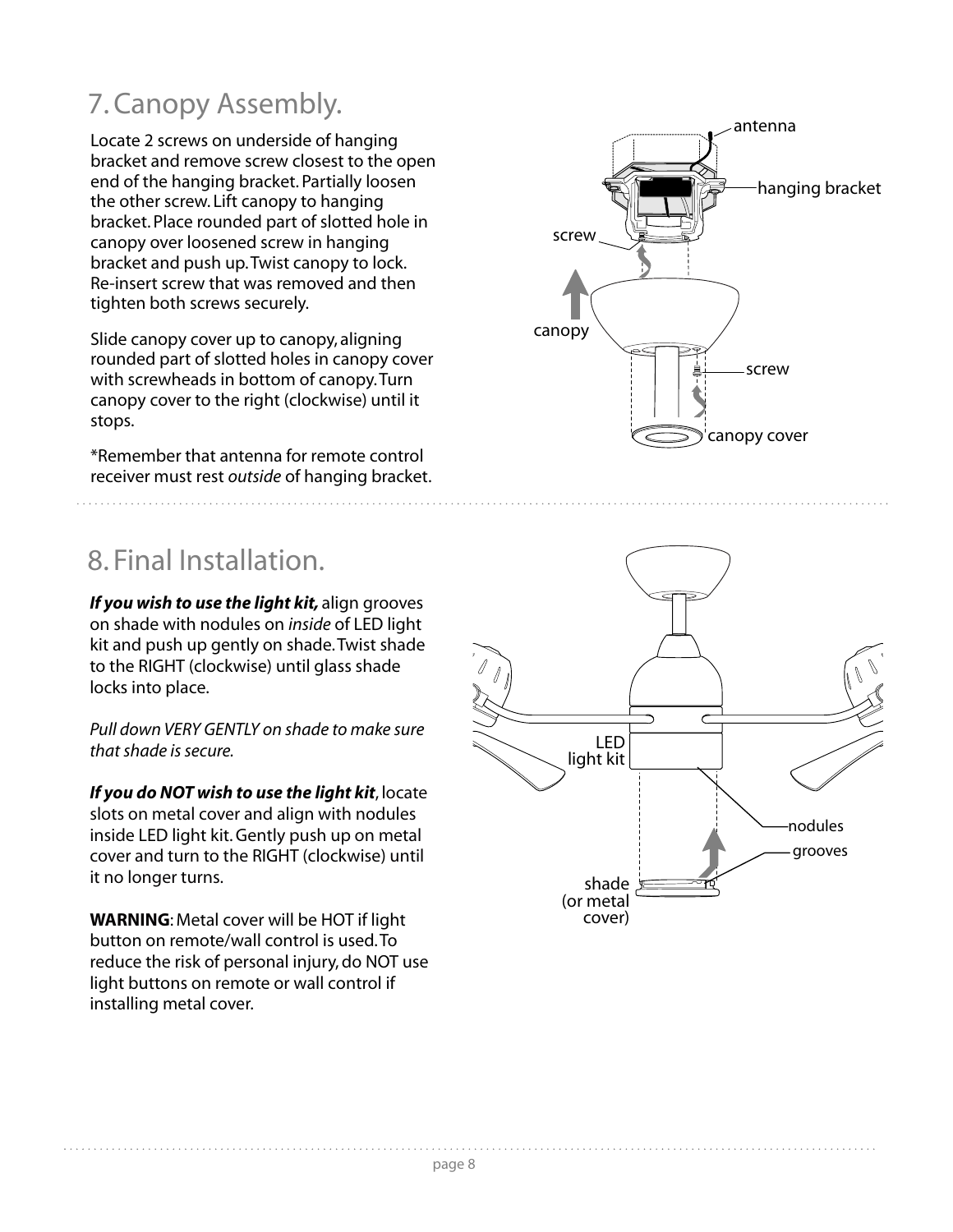### 9. Handheld Remote Control Assembly.

Gently pull on remote control cover to separate top and bottom parts. [*Refer to diagram 1.*]

In order to use wall control as a handheld remote control, cut each wire on wall control --use wire cutters to cut off each wire as close to the wall control as possible. [*Refer to diagram 2.*]

Install one 12-volt battery (included) in wall control. [*Refer to diagram 2.*]

Since this fan comes with an LED light kit, the dimmer switch (labeled **DIM** and **ON**) has been pre-set to the "ON" position (**DIM**). If you do not wish to have dimming capability, please move the switch to the "OFF" position (**ON**). [*Refer to diagram 2.*]

Attach *black faceplate* to front of wall control; press down firmly. [*Refer to diagram 3.*]

Align holes in wall control with posts located on *inside* of TOP part of remote control cover and press together firmly. Place wall control into BOTTOM part of remote control cover, aligning posts in top of remote control cover with post holes in the bottom. [*Refer to diagram 3.*]

(**NOTE**: Make sure to align narrower ends of remote control cover before closing.) Squeeze top and bottom of remote control cover together until you hear a click at each end, indicating that the remote control cover has closed completely.

**IMPORTANT**: Store the handheld remote control away from excess heat or humidity. To prevent damage to handheld remote control, remove the battery if handheld remote control will not be used for long periods.

**CAUTION**: "DO NOT DISPOSE OF BATTERIES IN FIRE, BATTERIES MAY EXPLODE OR LEAK." - When disposing of household alkaline batteries, it is best to check with your local and state recycling or household hazardous waste coordinators concerning the specifics of the program in your area. You may also locate a recycling center by calling 1-800-8-BATTERY or 1-877-2-RECYCLE or visit www.epa.gov/epawaste/index.htm or www.earth911.org for more information.

**WARNING**: *Choking Hazard* - Small parts. Keep battery away from children.



#### *diagram 1*



*diagram 2*





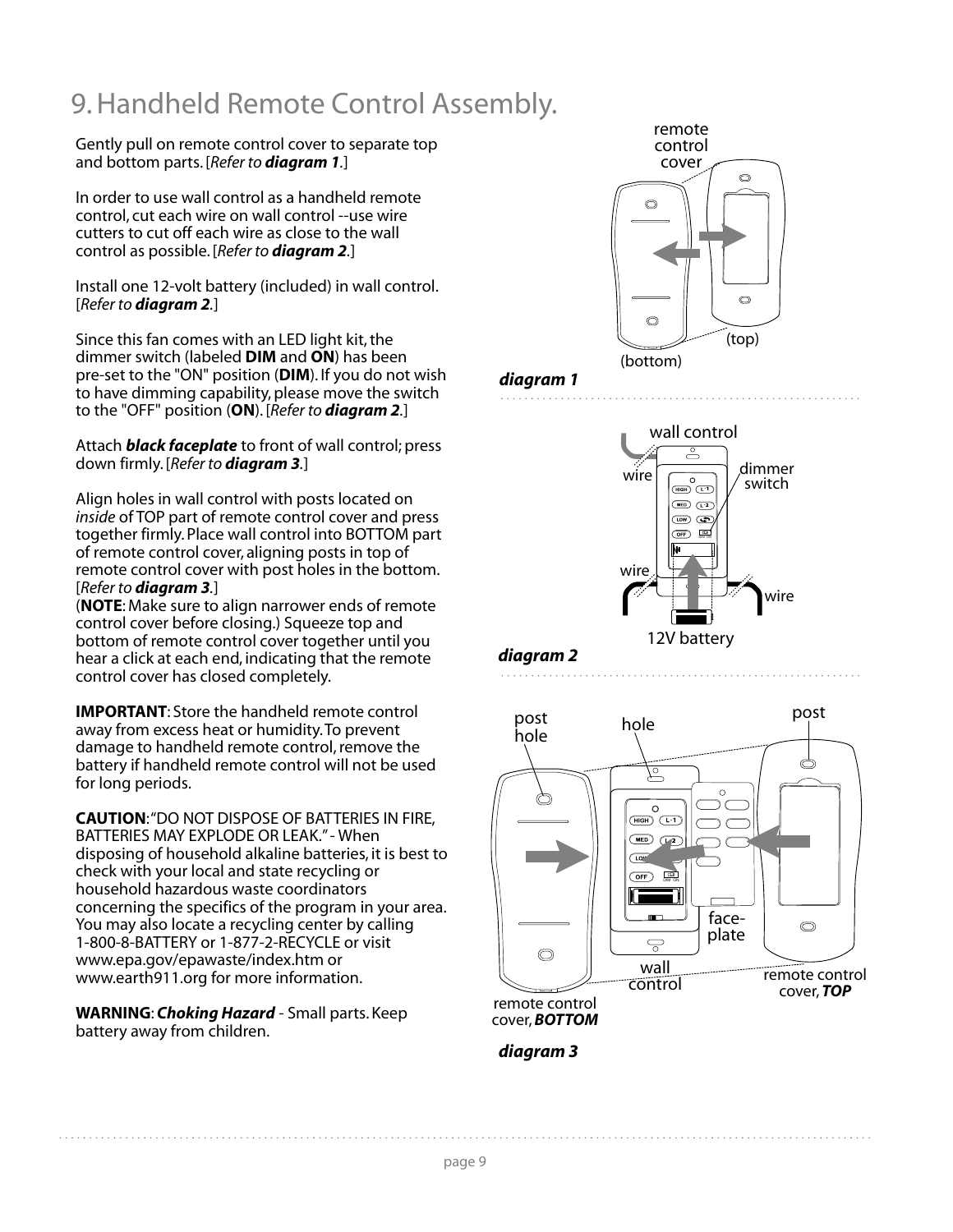### 10. Automated Learning Process./Activating Code.

*CAUTION*: *The handheld remote control can be programmed to multiple receivers or fans. If this is not desired, turn wall switch off to any other programmable receiver or fan.*

Restore electrical power and then, if using wall control, set slider switch on wall control to the ON position. Within 60 seconds of turning on the wall control, press and hold the fan **OFF** button on the wall control for 5 seconds (or until light blinks twice or fan blades begin to turn).

*Turn power off again for at least 5 seconds* and then turn power back on. Within 60 seconds of restoring the power, press and hold the **OFF** button on the front of the handheld remote control for 5 seconds (or until light blinks twice or fan blades begin to turn).

Test the light and fan functions to confirm the learning process is complete-- *see Section 12 below.*

#### 11. Remote Control Operation.







remote control

#### 12. Testing Your Fan.

It is recommended that you test fan before finalizing installation. Restore power from circuit box and light switch (if applicable). Test wall control (optional installation) by locating ON/OFF slider switch on wall control, then set to the ON position. Test ROTATION/OFF function of main fan with

 button; test smaller fan speeds with different fan speed buttons and OFF button. Next, locate remote control. Test smaller fan speeds (and OFF) with the different fan speed buttons and then test rotation of main fan (and OFF) as was done with wall control. If the wall and/or remote control(s) operate(s) all of the functions of the fan, battery has been installed correctly in (each) remote. If the wall and/or remote control(s) do (does) not operate all of the fan functions, refer to "Troubleshooting" section to solve any issues before contacting Customer Service.

The tilt angle of the smaller fans may be adjusted up or down by simply moving them gently up or down. **CAUTION:** *To avoid personal injury or damage to the fan(s), both the main fan and the smaller fans MUST BE OFF before adjusting the smaller fans up or down.*



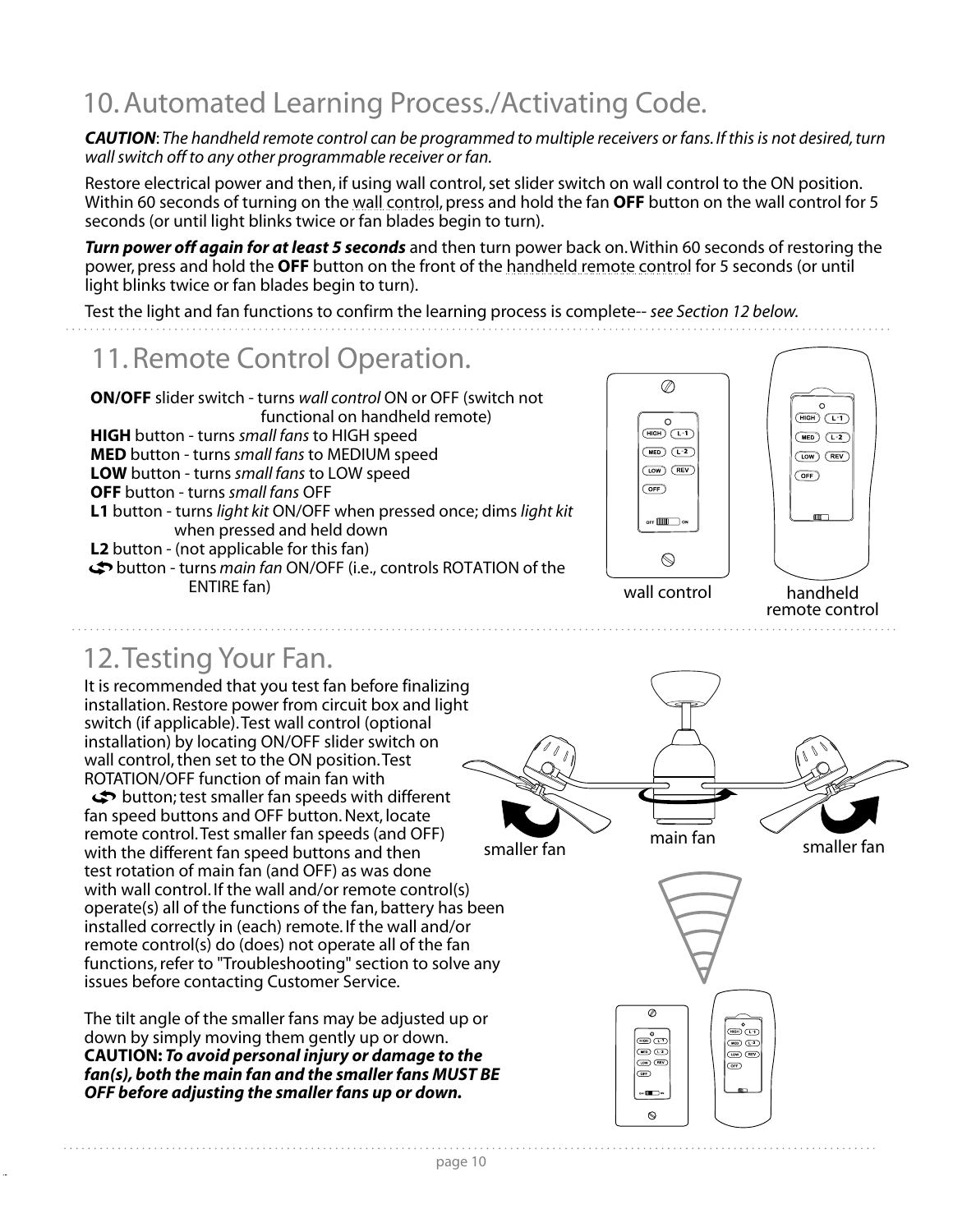### Troubleshooting.

**WARNING:** Failure to disconnect power supply prior to troubleshooting any wiring issues may result in serious injury.

#### **Problem:** Fan fails to operate. **Solutions:**

1. Check power to wall switch/wall control. 2. Verify that receiver is wired properly. 3. Check to be sure fan is wired properly. 4. Learning process between fan, handheld remote control and, if applicable, wall control may not have been successful and code was not activated. Turn off power and repeat instructions in Section 10 (page 10). 5. Check that red light on handheld remote control turns on when a button is pressed indicating that the battery is good.

#### **Problem:** Light kit not lighting. **Solutions:**

1. Check wall switch to fan.

2. Check that wires in canopy are wired properly.

3. Learning process between fan, handheld remote control and, if applicable, wall control may not have been successful and code was not activated. Turn off power and repeat instructions in Section 10 (page 10).

**Problem:** Fan and light fail to operate with wall control (optional) and/or handheld remote control.

#### **Solutions:**

1. Check battery power in handheld remote control.

2. Learning process between fan, handheld remote control and, if applicable, wall control may not have been successful and code was not activated. Turn off power and repeat instructions in Section 10 (page 10). 3. If using optional wall control, check that battery in wall control is still good.

#### **Problem:** Fan wobbles. **Solutions:**

1. Check to be sure set screw(s) on motor housing yoke is (are) tightened securely. 2. Check to be sure set screw on hanging ball is tightened securely.

### Warranty.

CRAFTMADE™ LIFETIME LIMITED WARRANTY:

CRAFTMADE warrants this fan to the original household purchaser for indoor use under the following provisions: 1-YEAR WARRANTY: CRAFTMADE will replace or repair any fan which has faulty performance due to a defect in material or workmanship. Contact Craftmade Customer Service at **1-800-486-4892** to arrange for return of fan. Return fan, shipping prepaid, to Craftmade. We will repair or ship you a replacement fan, and we will pay the return shipping cost.

5-YEAR WARRANTY: CRAFTMADE will repair or replace, at no charge to the original purchaser, any fan motor that fails to operate satisfactorily when failure results from normal use.

RETURN FAN MOTOR ONLY, shipping prepaid, to Craftmade Industries. We will repair or ship purchaser a replacement motor and Craftmade will pay the return shipping cost. 6-YEAR to LIFETIME LIMITED WARRANTY: CRAFTMADE will repair the fan, at no charge for labor only to the original purchaser, if the fan motor fails to operate satisfactorily when failure results from normal use. Parts used in the repair will be billed to the purchaser at prevailing prices at time of repair.

 The purchaser shall be responsible for all costs incurred in the removal, reinstallation and shipping of the product for repairs.

 This warranty does not apply when damage from mechanical, physical, electrical or water abuse results in causing the malfunction. Deterioration of finishes or other parts due to time or exposure to salt air is specifically exempted under this warranty.

 Neither Craftmade nor the manufacturer will assume any liability resulting from improper installation or use of this product. In no case shall the company be liable for any consequential damages for breach of this, or any other warranty expressed or implied whatsoever. This limitation as to consequential damages shall not apply in states where prohibited.

### Parts Replacement.

For parts and information, please refer to "Parts Inventory" on page 3. Craftmade Customer Support: **1-800-486-4892** www.craftmade.com

## CRAFTMADE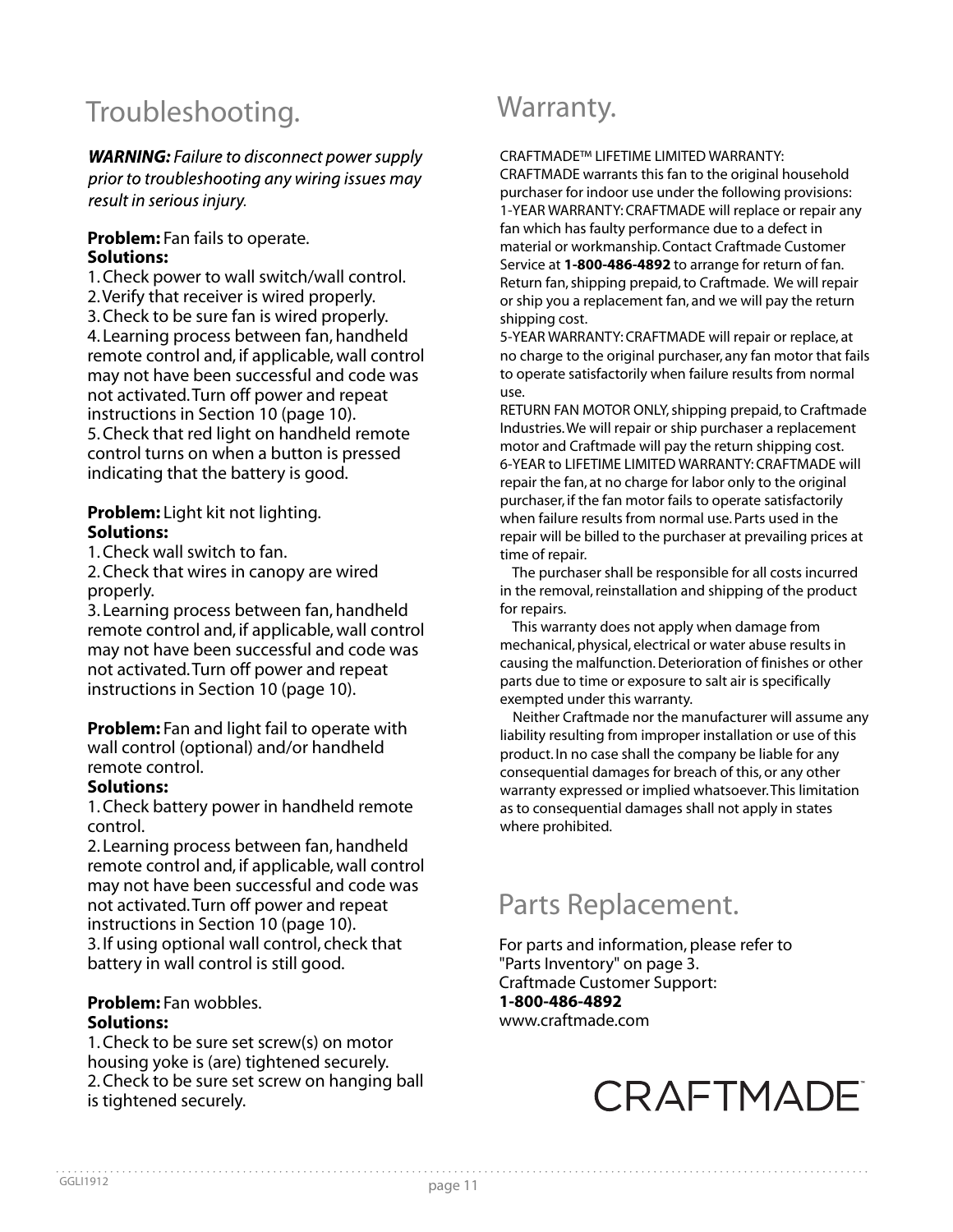# CRAFTMADE

#### LISEZ ET CONSERVEZ CES INSTRUCTIONS POUR UN USAGE ULTÉRIEUR



## Guide d'installation Bellows Duo

Pour le modèle : BW250



Table des Matirès: Conseils de sécurité. pge 2 Déballage du ventilateur. pge 3 Inventaire des pièces. pge 3 Préparation à l'installation. pge 4 Installation du support de suspension. pge 4 Assemblage du ventilateur. pges 5 - 6 Câblage. pge 7 Assemblage de la monture. pge 8 Installation finale. pge 8 Assemblage du module de télécommande. pge 9 Processus d'apprentissage automatisé / Activer code. pge 10 Utilisation de la télécommande. pge 10 Tester votre ventilateur. pge 10 Dépannage. pge 11 Garantie. pge 11 Remplacement des pièces. pge 11

poids net du ventilateur : 7,96 kg (17,5 lb) **IMPRIMÉ EN CHINE**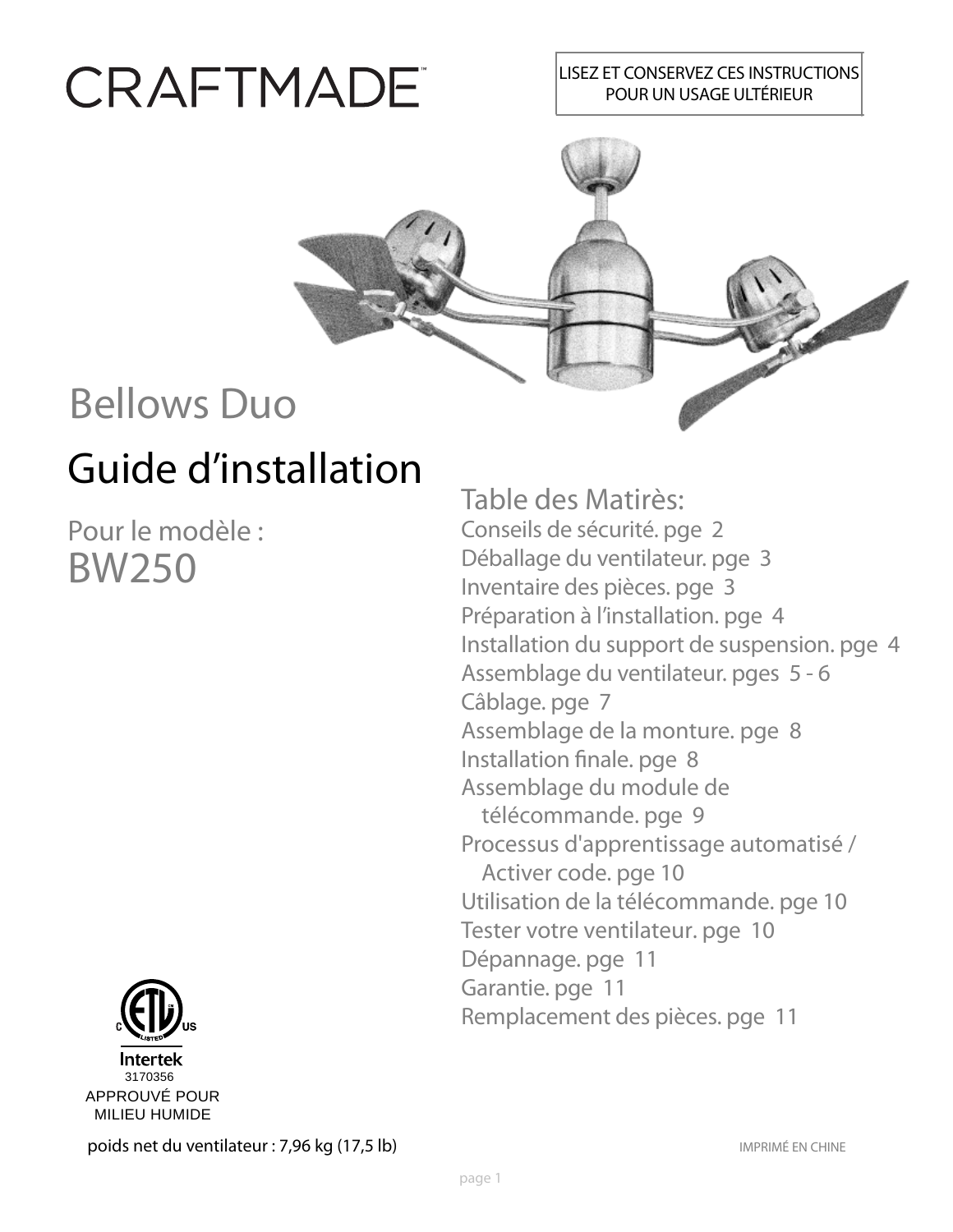### CONSEILS DE SÉCURITÉ.

**AVERTISSEMENT** : Afin de réduire le danger d'électrocution, coupez l'alimentation électrique du ventilateur au niveau du disjoncteur, de l'armoire ou du panneau électrique principal avant de commencer l'installation du ventilateur ou avant d'entreprendre des travaux de réparation ou avant d'installer des accessoires.

#### 1. **LISEZ ATTENTIVEMENT TOUTES LES INSTRUCTIONS ET LES INFORMATIONS DE SÉCURITÉ AVANT D'INSTALLER VOTRE VENTILATEUR ET CONSERVEZ CES INSTRUCTIONS.**

**ATTENTION** : Pour éviter toute blessure corporelle, il peut s'avérer nécessaire de porter des gants lors de la manutention de pièces de ventilateur qui présentent des bords coupants.

- 2. Assurez-vous que tous les branchements électriques sont conformes aux Codes et Ordonnances locales, au Code Électrique national, et à l'ANSI/NFPA 70-1999. Si vous n'êtes pas familier avec le câblage électrique ou si les câbles de la maison/bâtiment sont de couleurs différentes de celles auxquelles il est fait référence dans ces instructions, alors veuillez faire appel à un électricien qualifié.
- 3. Assurez-vous que l'endroit que vous avez choisi pour votre ventilateur présente un espace suffisant pour permettre aux pales de tourner librement et une distance d'au moins 2,13 mètres (7 pieds) entre le sol et les extrémités des pales du ventilateur. Le ventilateur doit être monté de telle sorte qu'il y ait un espace d'au moins 76 centimètres (30 pouces) entre les extrémités des pales et les murs ou autres structures verticales.
- 4. La boîte de sortie et la poutre de support du plafond doivent être solidement arrimées et capables de soutenir une charge d'au moins 16 kilogrammes (35 livres). La boîte de sortie doit être montée directement sur une structure porteuse du bâtiment. Veillez à n'utiliser que des boîtes de sortie approuvées CETL (Canada) ou ETL (USA) portant l'inscription « ADAPTÉ POUR SOUTENIR UN VENTILATEUR ».

**AVERTISSEMENT** : Afin de minimiser les risques d'incendie, d'électrocution ou de blessures corporelles, montez sur une boîte de sortie portant la mention « Convient pour soutenir un ventilateur de 15,9 kg (35 Lb) maximum » [« Acceptable for Fan Support of 15.9 kg (35 lb) or less »] et utilisez les vis de fixation fournies avec la boîte de sortie. La plupart des boîtes de sortie communément utilisées pour soutenir des luminaires ne sont pas adéquates pour soutenir un ventilateur et devront éventuellement être remplacées. Consultez un électricien qualifié en cas de doute.

**AVERTISSEMENT** : Pour réduire les risques d'incendie, d'électrocution ou de blessures corporelles, les connecteurs de fils fournis avec ce ventilateur sont conçus pour n'accepter qu'un fil résidentiel de calibre 12 et deux fils en provenance du ventilateur. Si le fil résidentiel est d'un calibre supérieur à 12 ou s'il y a plus d'un fil résidentiel à connecter aux fils correspondants du ventilateur, consulter un électricien pour savoir quelle taille de connecteurs de fils utiliser.

- 5. Les schémas électriques ne sont fournis que pour référence.
- 6. Lorsque l'installation est terminée, vérifiez que toutes les connexions sont correctement et solidement effectuées.
- 7. Après avoir effectué des branchements électriques, les fils ainsi raccordés doivent être tournés vers le haut et insérés dans la boîte de sortie avec précaution. Les fils doivent être séparés avec le fil de terre et le fil de raccordement à la terre de l'unité positionnés sur les côtés opposés de la boîte de sortie.

**AVERTISSEMENT** : Afin de réduire le danger d'électrocution ou d'incendie, ne pas utiliser ce ventilateur avec un variateur de vitesse à circuit intégré ou régler la vitesse à l'aide d'un interrupteur à variateur intégral. [Le fait d'utiliser un interrupteur à variateur intégral pour contrôler la vitesse du ventilateur occasionnera un vrombissement sourd en provenance du ventilateur.] (**Remarque** : Ce ventilateur *est* adapté pour utilisation avec une commande à distance.)

- 8. Ne pas actionner le commutateur d'inversion avant que le ventilateur ne soit parvenu à un arrêt complet.
- 9. Ne rien insérer entre les pales du ventilateur lorsqu'elles sont en mouvement.

**AVERTISSEMENT** : En vue de réduire le risque de blessures corporelles, évitez de plier les bras de pales pendant le montage ou après installation. Ne pas introduire d'objets dans la trajectoire des pales.

**AVERTISSEMENT** : Pour éviter toute blessure corporelle ou dommage au ventilateur et autres éléments, faites preuve de prudence lorsque vous travaillez autour du ventilateur ou lorsque vous le nettoyez.

10. Ne pas utiliser d'eau ou de détergents pour nettoyer le ventilateur ou les pales du ventilateur. Un chiffon sec ou légèrement humide se prête bien à la plupart des tâches de nettoyage.

**AVERTISSEMENT** : Afin de réduire le risque de blessures corporelles, n'utiliser que les pièces livrées avec ce ventilateur. **L'utilisation de toutes pièces AUTRES que celles fournies avec ce ventilateur annulera la garantie.**

**AVERTISSEMENT** : Ce ventilateur DOIT être installé à l'aide du câble de sécurité fourni avec le ventilateur. Ne pas utiliser le câble de sécurité fourni peut entraîner des blessures corporelles graves, des dommages au ventilateur ou d'autres dommages matériels.

**ATTENTION** : Le couvercle métallique en utilisation sans kit d'éclairage sera CHAUD si la lumière est restée allumée. Pour réduire le risque de blessures corporelles, le kit d'éclairage doit être éteint. N'utilisez PAS les boutons d'éclairage de la télécommande ou de la commande murale si vous installez un couvercle métallique.

**ATTENTION** : NE PAS altérer ou tenter de réparer le composant DEL du kit d'éclairage. La source lumineuse est conçue pour cette application spécifique et ne doit pas être entretenue par du personnel non qualifié. S'il est nécessaire de procéder à une opération d'entretien, veuillez communiquer avec l'équipe du service à la clientèle.

11. L'intensité du luminaire peut être réduite à 10 % avec certains gradateurs.

Toutes les modifications qui n'ont pas fait l'objet d'une autorisation expresse de la partie responsable de la conformité peuvent annuler la faculté de l'usager d'utiliser l'appareil. [L'équipement fait référence à la télécommande et/ou la commande murale et/ou le kit d'éclairage DEL.]

\*REMARQUE : Après avoir subi les tests réglementaires, le présent équipement a satisfait aux exigences requises pour les dispositifs numériques de Classe B, conformément aux Règles de la FCC Partie 15. Ces exigences sont destinées à offrir une protection raisonnable contres les interférences néfastes dans le cadre des installations résidentielles. Le présent équipement génère, utilise et peut émettre des fréquences radioélectriques et, s'il n'est pas installé et utilisé conformément aux instructions, peut causer des interférences néfastes aux communications radio. Toutefois, il n'existe aucune certitude que des interférences se produiront dans une installation spécifique. S'il s'avère que le présent équipement produit effectivement des interférences néfastes à la réception radio ou télévision, qui peuvent être déterminées en mettant en marche puis en arrêtant l'équipement, il est recommandé à l'usager d'essayer de corriger le problème d'interférence en suivant une ou plusieurs des démarches suivantes :

- réorienter ou déplacer l'antenne de réception.
- augmenter la distance qui sépare l'équipement du récepteur.
- brancher l'équipement sur une source électrique raccordée à un circuit différent de celui sur lequel le récepteur est branché.
- Consultez et cherchez l'assistance d'un revendeur ou d'un technicien radio/TV expérimenté.

Le kit d'éclairage LED est conforme à la Section 15 de la Réglementation de la FCC. L'utilisation en est soumise aux deux conditions suivantes : (1) ce kit d'éclairage LED ne doit pas causer d'interférences nuisibles, (2) ce kit d'éclairage LED doit accepter toutes les interférences reçues, y compris les interférences qui peuvent causer un fonctionnement non souhaité.

**REMARQUE** : Les précautions de sécurité et les instructions importantes figurant dans le manuel ne sauraient prévoir toutes les conditions et situations possibles. Il est entendu que le bon sens et la prudence sont de rigueur pour l'installation et l'utilisation de ce ventilateur.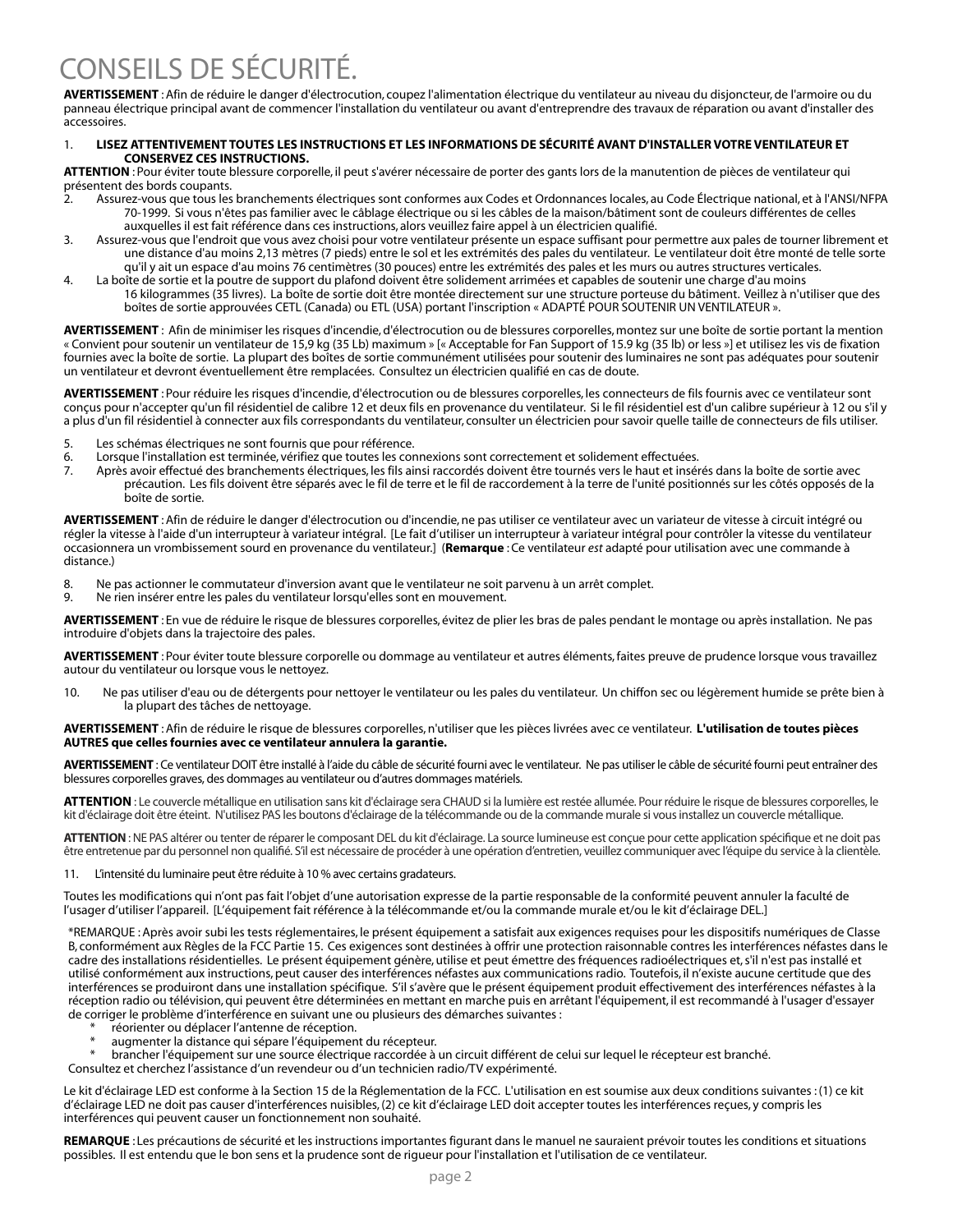### 1. Déballage du ventilateur.

Ouvrez l'emballage avec soin. Retirez les articles des protections en mousse de polystyrène. Retirez le boîtier du moteur et placez-le sur un tapis ou de la mousse en polystyrène, pour éviter d'endommager son fini. Ne jetez pas la boîte du ventilateur ni les protections en mousse de polystyrène, au cas où le ventilateur aurait besoin d'être retourné pour des réparations. Vérifiez que toutes les pièces figurant sur l'inventaire sont présentes.

#### 2. Inventaire des pièces.

**a.** monture. 1 pièce

**b.** support de suspension (preassemblé au monture). 1 pièce

**c.** tige et boule de suspension. 1 pièce

**d.** récepteur de commande à distance. 1 pièce

**e.** couvercle de commande à distance. 1 pièce

**f.** commande murale. 2 pièce

**g**. couvercle de monture (preassemblé au monture). 1 pièce

**h.** couvercle de la chape. 1 pièce

**i**. plaque décorative. 3 pièces

**j.** couvercle metallique. 1 pièce

**k.** abat-jour. 1 pièce

**l.** l'ensemblé du moteur. 1 pièce

**m.** sacs de quincaillerie







 **RAPPEL IMPORTANT** : Vous devez utiliser les pièces fournies avec le ventilateur pour assurer une installation correcte et la sécurité.

page 3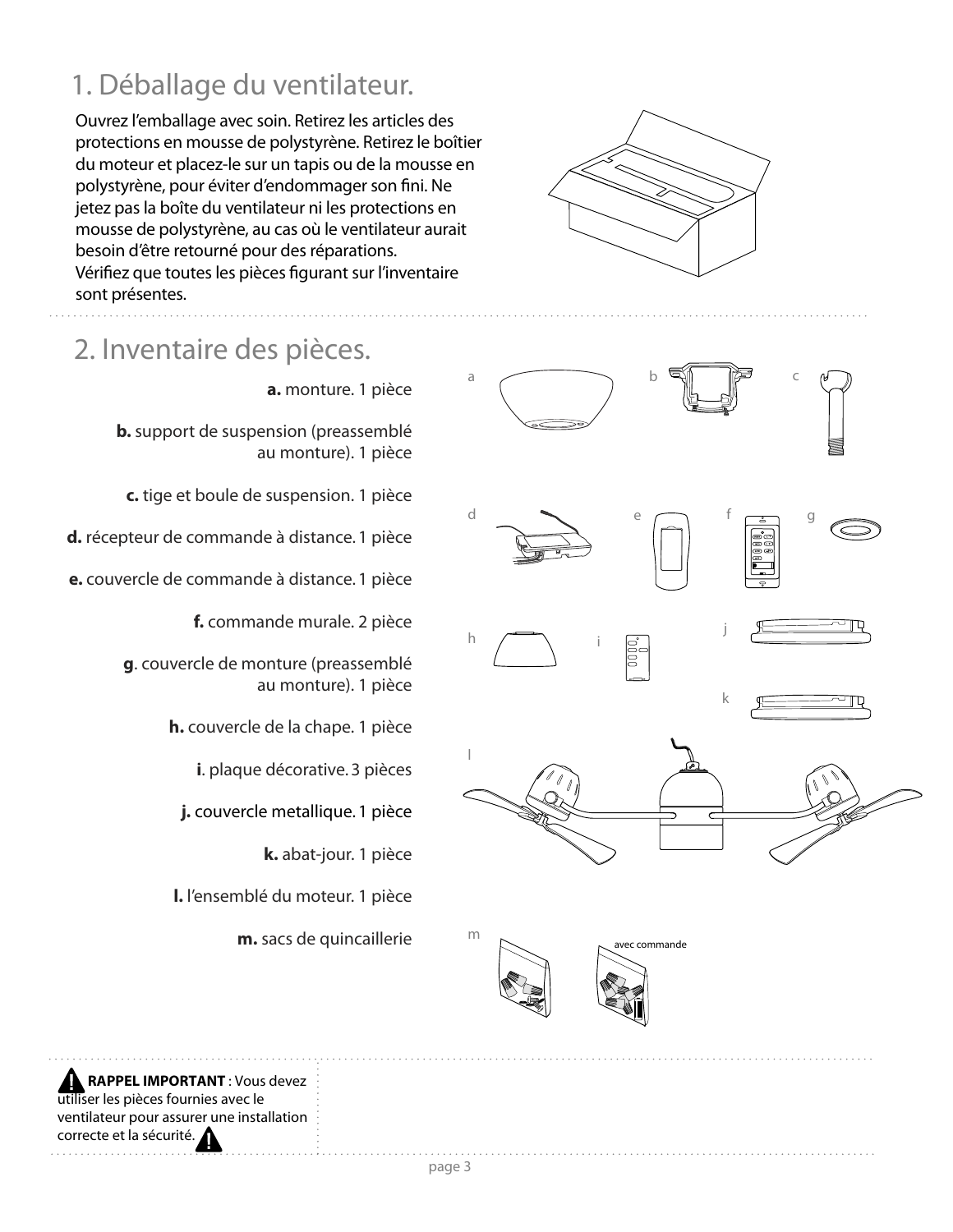### 3. Préparation à l'installation.

Pour éviter les blessures corporelles et les dommages, assurez-vous que l'emplacement de suspension accorde aux pales un dégagement de 3,05 m (10 pi) du sol et de 76 cm (30 po) de tout mur ou obstruction. Ce ventilateur convient aux pièces mesurant jusqu'à 37,2 mètres carrés (400 pieds carrés).

Ce ventilateur peut être **installé avec une tige de suspension** sur un plafond ordinaire (sans pente) ou en voûte. La longueur de suspension peut être allongée en achetant une tige de suspension plus longue (1,27 cm/0,5 po de diamètre). Une autre installation, telle qu'en **plafonnier**, n'est pas possible pour ce ventilateur.

**L'installation requiert les outils suivants :** Tournevis cruciforme, tournevis à tête plate, pince réglable ou clé à molette, escabeau, coupe-fils et ruban isolant homologué.



### 4. Installation du support de suspension.

Coupez l'alimentation électrique du luminaire ou appareil en place au niveau des coupe-circuits du panneau électrique et assurez-vous que l'interrupteur qui en contrôle le fonctionnement est bien en position ARRÊT. *AVERTISSEMENT : Le fait de ne pas débrancher l'alimentation électrique avant l'installation peut causer des blessures graves.*

#### Déposez l'appareil existant.

*AVERTISSEMENT : Dans le cas de l'utilisation d'une boîte de sortie existante, veiller à s'assurer que la boîte de sortie est solidement fixée à la structure de la construction et qu'elle peut supporter la totalité du poids du ventilateur. S'assurer que la mention "Adapté pour soutenir un ventilateur" ("FOR FAN SUPPORT") est clairement indiquée sur la boîte de sortie. Si tel n'est pas le cas, elle doit être remplacée par une boîte de sortie approuvée. Tout défaut à cette règle peut résulter en des blessures graves.*

*ATTENTION : Assurez-vous que la boîte de sortie est correctement reliée à la terre et qu'il existe bien un fil de terre (VERT ou dénudé)*.

Fixez le support de suspension sur la boîte de sortie à l'aide des vis, rondelles fendues et rondelles plates originales fournies avec une nouvelle boîte de sortie ou la boîte de sortie originale.\* En cas d'installation dans un endroit avec un plafond voûté, il y a lieu de veiller à toujours diriger l'ouverture du support de suspension vers le point haut du plafond. Disposez le câblage derrière le support de suspension de telle sorte qu'il soit à l'écart de l'ouverture du support.

**\****Remarque : Il est très important d'utiliser les pièces de montage prévues à cet effet lorsque vous installez le support de suspension du fait que celles-ci seront appelées à supporter la charge du ventilateur.*



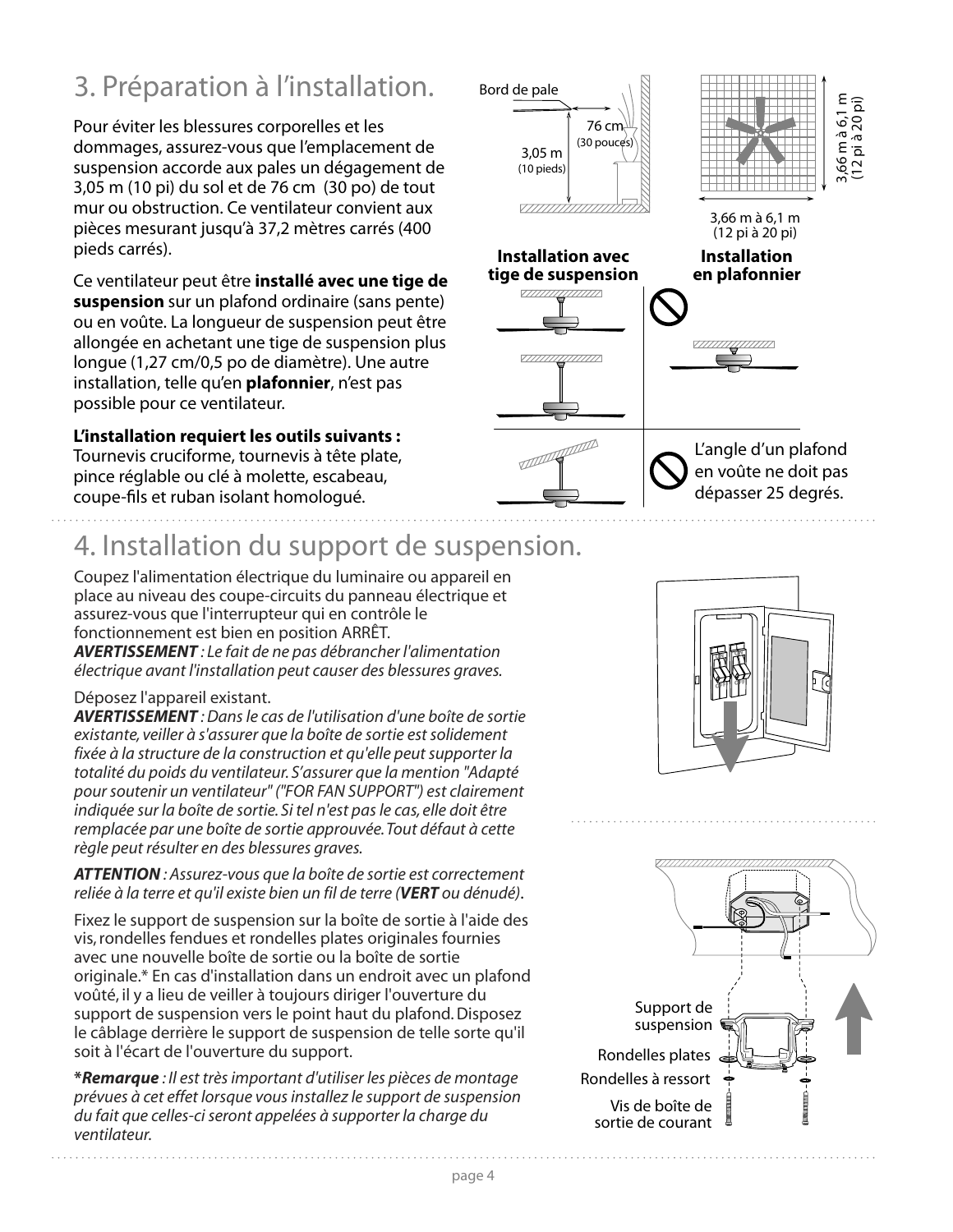### 5. Montage du ventilateur.

Retirez la boule de suspension de la tige de suspension fournie en desserrant la vis de fixation située sur la boule de suspension. Glissez la boule de suspension vers le bas et retirez la goupille d'arrêt puis retirez la boule de suspension de la tige de suspension. [Voir *schéma 1*.]

Desserrez les vis de fixation et les écrous de l'étrier situés sur la partie supérieure du l'ensemble du moteur. Retirez l'ensemble goupille clavette de l'étrier du l'ensemble du moteur. [Voir *schéma 2*.]

**Conseil** : En préparation du passage des câbles électriques par l'intérieur de la tige de suspension, enroulez l'extrémité des fils électriques avec un petit bout d'isolant électrique - cela permettra de rassembler les fils pur le passage dans la tige de suspension. [Voir *schéma 2*.]

Passez le câble de sécurité et les fils électriques dans l'extrémité filetée de la tige de suspension et tirez l'excédent de fil par l'extrémité supérieure de la tige de suspension. [Voir *schéma 2*.]

Vissez la tige de suspension dans l'étrier du l'ensemble du moteur jusqu'à ce que les trous pratiqués dans la tigue de suspension réservés pour la clavette et la goupille soient alignés sur les trous de l'étrier -- veillez à ce que les fils ne soient pas torsades. Réinsérez la goupille et le clip précédement retirés. Serrez les vis de fixation et les écrous de l'étrier fermement. [Voir *schéma 2*.]

Glissez la couvercle de monture et monture dans la tigue de suspension précédemment retirée à la section 4, page 4. Abaissez la couvercle d'étrier sur l'ensemble du moteur. [Voir *schéma 3*.]

Passez le câble de sécurité et les fils par l'ouverture de la boule de suspension puis glissez la boule de suspension dans la tige de suspension -- il est à noter que l'extrémité supérieure de la tige de suspension est celle qui est pourvue du trou destiné à recevoir la vis de fixation ; introduisez la vis de fixation dans ce trou. Insérez la goupille d'arrêt dans l'extrémité supérieure de la tige de suspension et glissez la boule de suspension vers le haut. Assurez-vous que la goupille d'arrêt soit alignée avec les fentes situées sur l'intérieur de la boule de suspension. Serrez fermement la vis de fixation. [Reportez-vous au *schéma 4*.]

**AVERTISSEMENT** : Ne pas serrer complètement la vis de pression (sur la boule de suspension) pourrait entraîner le desserrage du ventilateur et éventuellement sa chute.

#### **[« Assemblage du ventilateur » suite à la page suivante.]**

*REMARQUE* : Les mesures et consignes de sécurité importantes de ce manuel ne sont pas destinées à couvrir toutes les conditions et situations possibles. L'utilisateur doit comprendre qu'il est essentiel de faire preuve de bon sens et de prudence pendant l'installation et l'utilisation de ce ventilateur.

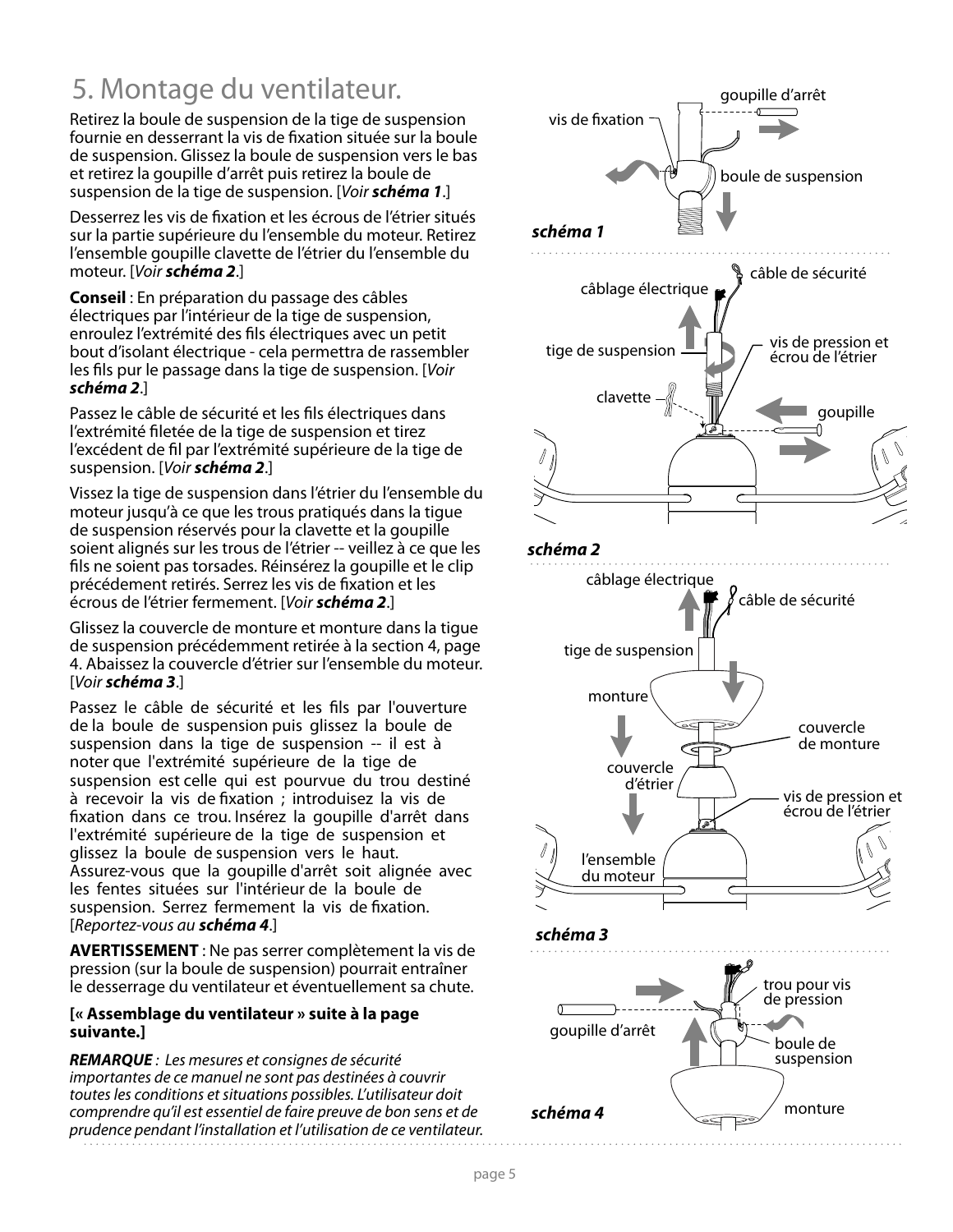### 5. Assemblage du ventilateur. (suite)

Une fois le support de suspension solidement fixé sur la boîte de sortie et prêt àa maintenir le ventilateur. Saisissez le ventilateur fermement avec deux mains. Glissez la tige de suspension par l'ouverture du support de suspension et laissez la boule de suspension venir se loger sur le support de suspension. Tournez la fente dans la boule de suspension jusqu'à ce qu'elle soit alignée avec l'ergot se trouvant dans le support de suspension

**AVERTISSEMENT** : Le fait de ne pas aligner la fente de la boule de suspension avec l'ergot du support de suspension peut causer des blessures graves, voire mortelles.

**IMPORTANT** : Demandez l'assistance d'une autre personne pour tenir le marcheped et pour vous aider à lever le ventilateur une fois que vous vous trouvez sur l'échelle.

Trouvez un point d'attache solide (une solive de plafond en bois est fortement recommandée) et fixez le câble de sécurite. Il sera nécessaire d'utiliser une vis à boisde gros gabarit, une rondelle et une rondelle autobloquante (non fournies) pour la boucle du câble de sécurité. Si nécessaire, réglez la boucle située à l'extrémité du câble de sécurité. La boucle à l'extrémité du câble de sécurité doit tout juste affleurer les filets de la vis à bois. Testez le câble de sécurité en tirant sur l'extrémité flottante du câble à l'aide d'une pince. Si le câble de sécurité glisse, la boucle doit être resserrée. Le mou du câble inutilisé peut être laissé en zone de plafond.

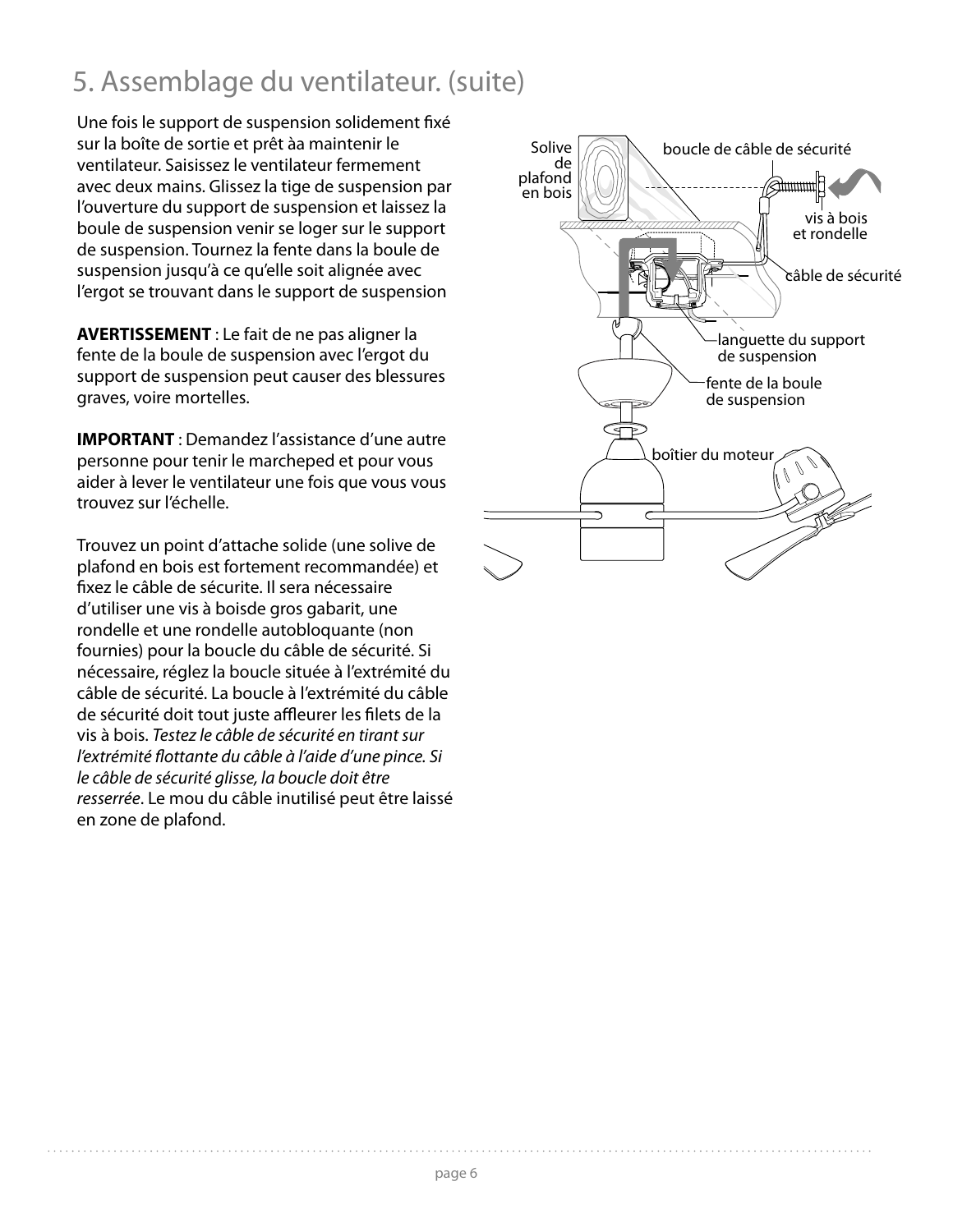### 6. Câblage.

**AVERTISSEMENT :** Coupez l'alimentation électrique du luminaire en place au niveau des coupe-circuits du panneau électrique et assurez-vous que l'interrupteur est bien en position ARRÊT (OFF).

**ATTENTION** : Assurez-vous que la boîte de sortie est correctement reliée à la terre et qu'il existe bien un fil de terre (*VERT* ou dénudé).

Assurez-vous que tous les branchements électriques sont conformes aux Codes et Ordonnances locales, et au Code Électrique national. Si vous n'êtes pas familier avec le câblage électrique ou si les câbles de la maison/bâtiment sont de couleurs différentes de celles auxquelles il es fait référence dans le schéma de droite, alors veuillez faire appel à un électricien qualifié.

**Remarque** : Les fils d'alimentation trop longs peuvent être coupés à la longueur souhaitée puis dénudés.

La tige de suspension une fois solidement montée sur le support de suspension, branchez le **RÉCEPTEUR** à l'aide des connecteurs de fils fournis *comme illustré sur le schéma à droite.*

**Conseil** : Lors du câblage, veillez à procéder de telle sorte que les fils n'obstruent pas l'insertion du récepteur dans le support de suspension.

\* Par mesure de sécurité complémentaire, enveloppez chaque connecteur de fils séparément de ruban isolant.

Insérez le récepteur avec précaution (côté plat vers le haut) dans le support de suspension et repliez les fils et les connecteurs de fils pourvus de ruban isolant avec soin dans la boîte de sortie. Laissez l'antenne posée *hors* du support de suspension.

[**VEUILLEZ NOTER** : La commande murale et/ou le module de télécommande sont nécessaires pour faire fonctionner le ventilateur. *Si vous ne souhaitez pas utiliser la commande murale, veuillez passer à la Section 7 pour continuer avec l'installation du ventilateur.*]

**Pour installer la commande murale**, déposez l'interrupteur mural existant. Câblez une des commandes murales à l'aide des connecteurs fournis *comme indiqué dans l'illustration sur la droite*.

\*Par mesure de sécurité complémentaire, enveloppez chaque connecteur de fils séparément de ruban isolant. Insérez avec précaution les fils et les connecteurs de fils avec le ruban isolant dans la boîte de sortie.

Installez une batterie 12 Volt (incluse) dans la commande murale.

**IMPORTANT** : La commande murale ne fonctionnera pas si la batterie n'est pas installée.

Comme le ventilateur est livré avec des ampoules DEL, l'interrupteur variateur (marqué **DIM** et **ON**) a été pré-réglé sur la position "**DIM**" (Marche). Si vous préférez ne pas activer la fonction variateur, veuillez amener l'interrupteur en position "OFF" (Arrêt) (**ON**).

Choisissez un couvercle décoratif rapporté (*couleur amande ou blanc*) et montez-le en le pressant fermement sur la face avant de la commande murale précédemment installée. Remontez la commande murale sur la boîte de sortie et fixez à l'aide des vis de l'interrupteur initial. Fixez la plaque murale (incluse) sur la commande murale à l'aide des 2 vis fournies avec la commande murale.



#### *(câblage pour récepteur)*



*(câblage pour la commande murale)*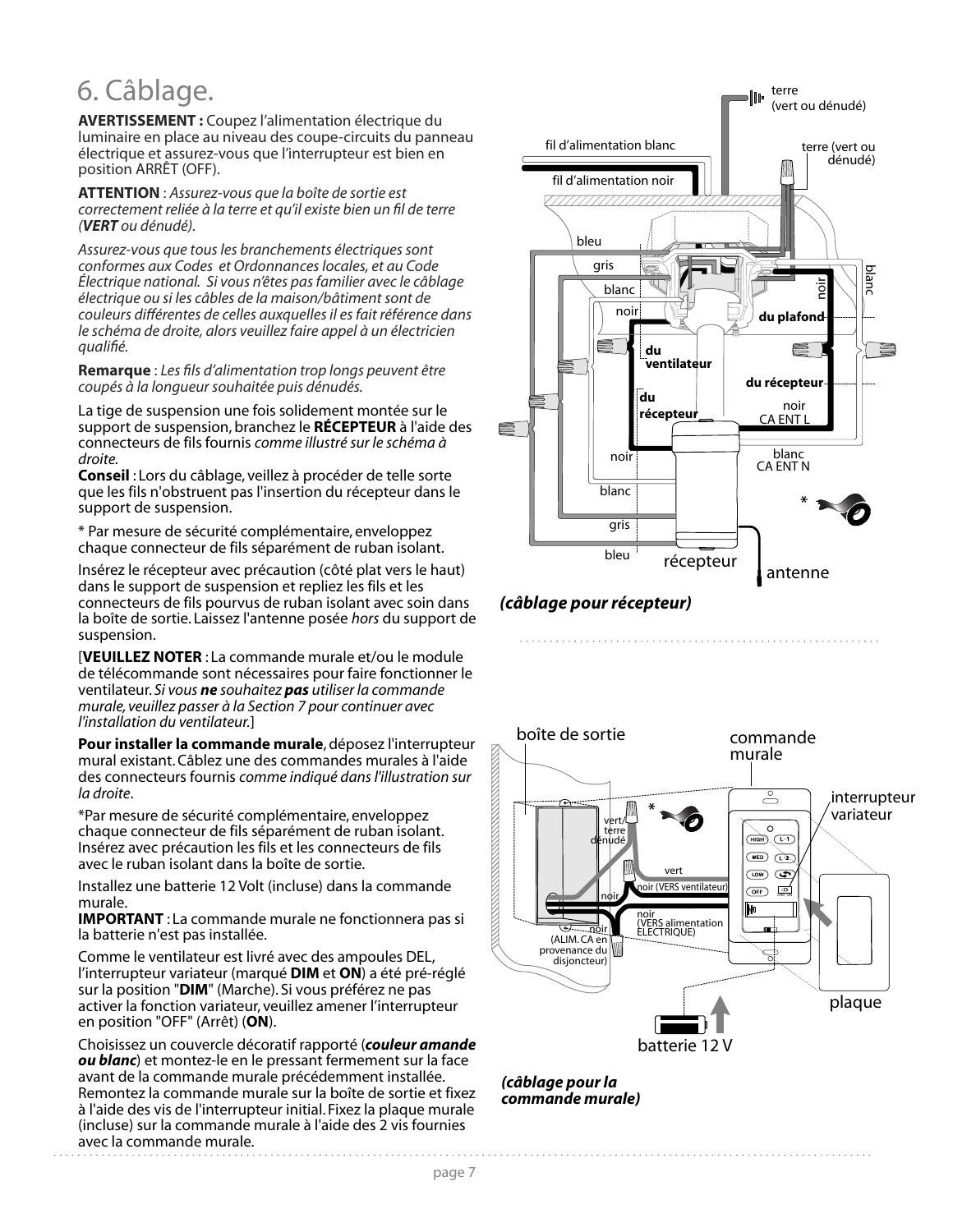### 7. Assemblage de la monture.

Repérez 2 vis sur la face inférieure du support de suspension et déposez la vis la plus proche de l'extrémité ouverte du support de suspension. Desserrez partiellement l'autre vis. Levez la garniture pour l'amener jusqu'au support de suspension. Glissez la partie arrondie du trou pourvu de la fente dans la garniture par-dessus la vis précédemment desserrée située dans le support de suspension et poussez vers le haut. Tournez la garniture pour la verrouiller. Réinsérez la vis précédemment retirée, puis serrez fermement les deux vis.

Glissez le couvercle de la garniture vers le haut jusqu'à la garniture, en veillant à aligner la partie arrondie des fentes du couvercle de la garniture sur les têtes de vis situées dans la partie inférieure de la garniture. Tournez le couvercle de la garniture vers la droite (sens horaire) jusqu'en butée.

\*Rappelez-vous que l'antenne du récepteur de la commande à distance doit être posée *hors* du support de suspension.

### 8. Installation définitive.

*Si vous souhaitez utiliser le ventilateur avec le kit d'éclairage,* alignez les rainures de l'abat-jour avec les nodules à l'intérieur du kit d'éclairage DEL et poussez doucement sur l'abat-jour. Tournez l'abat-jour vers la DROITE (sens des aiguilles d'une montre) jusqu'à ce que l'abat-jour soit verrouillé.

Tirez sur l'abat-jour EXTRÊMEMENT DOUCEMENT pour vous assurer qu'il est solidement fixé.

*Si vous souhaitez utiliser le ventilateur SANS kit d'éclairage*, repérez les rainures du couvercle metallique et alignez les nodules à l'intérieur le kit d'éclairage DEL avec ces rainures. Poussez doucement sur le couvercle metallique et tournez le couvercle metallique vers la DROITE (sens des aiguilles d'une montre) jusqu'à ce que le couvercle metallique soit verrouillé.

**AVERTISSEMENT** : Le couvercle métallique sera CHAUD si la lumière est restée allumée.



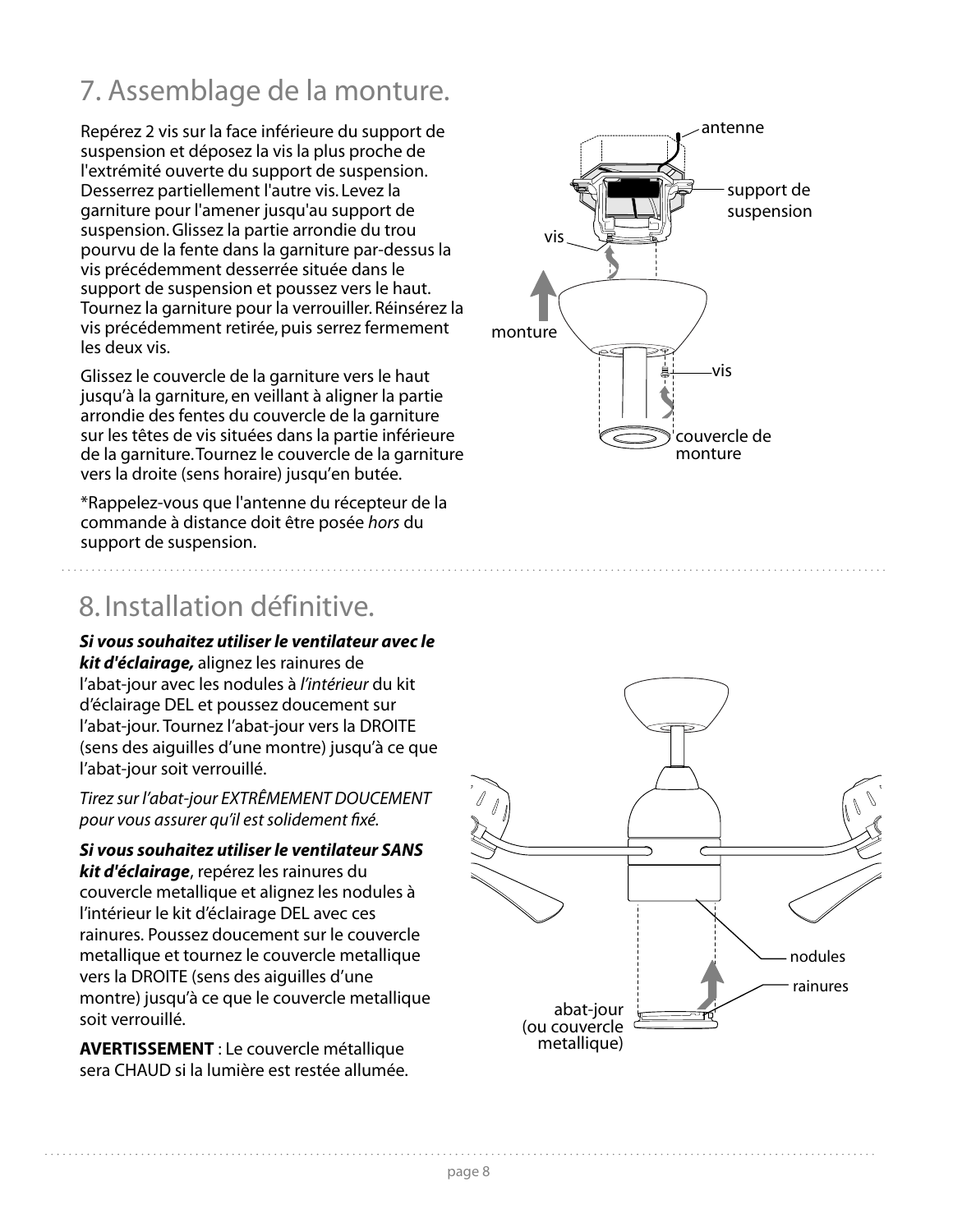### 9. Assemblage du module de télécommande.

Tirez avec précaution sur le couvercle de la commande à distance pour séparer les parties supérieure et inférieure. **[**Voir **schéma 1.]**

Afin d'utiliser la commande murale comme module de télécommande, coupez chaque fil de la commande murale à l'aide d'une pince coupante coupez chaque fil aussi près de la commande murale que possible. [Voir **schéma 2.]** 

Installez une batterie 12 Volt (incluse) dans la commande murale. [Voir **schéma 2.]**

La commande du variateur (marquée DIM et ON) a été pré-réglée sur la position "ON" (Marche) (DIM). Si vous préférez ne pas activer la fonction variateur, veuillez amener le commutateur en position "OFF" (Arrêt) (ON). [Voir **schéma 2.]**

Fixez la *plaque décorative noir* sur la face avant de la commande murale ; appuyez fermement. [Voir **schéma 3.]**

Alignez les trous de la commande murale sur les tenons situés à l'intérieur de la partie SUPÉRIEURE du couvercle de la commande à distance et pressez fermement. Placez la commande murale dans la partie INFÉRIEURE du couvercle de la commande à distance, en veillant à aligner les tenons situés dans la partie supérieure du couvercle de la commande à distance avec les trous prévus à cet effet dans la partie inférieure. [Voir **schéma 3.]**

(**REMARQUE** : Assurez-vous d'aligner les extrémités plus étroites du couvercle de la commande à distance avant de refermer.) Serrez les parties supérieure et inférieure du couvercle de la commande à distance l'une contre l'autre jusqu'à ce que vous entendiez un déclic à chaque extrémité, indiquant que le couvercle de la commande à distance est en place et verrouillé.

**IMPORTANT** : Entreposez la commande à distance à l'abri de l'humidité et de sources de chaleur intense. Pour éviter d'endommager la commande à distance, retirez la batterie si la commande à distance n'est pas utilisée pendant de longues périodes.

**ATTENTION** : NE BRÛLEZ PAS LES PILES; CELA POURRAIT ENTRAÎNER UNE EXPLOSION OU UNE FUITE. - Pour trouver un centre de recyclage et obtenir plus de renseignements, composez le 1 877 723-1297 ou le 1 877 2-RECYCLE (1 877 273-2925), ou visitez le site www.appelarecycler.ca pour de plus amples renseignements.

**AVERTISSEMENT** : Risque d'étouffement – Petites pièces. Gardez les piles hors de la portée des enfants.



*schéma 3*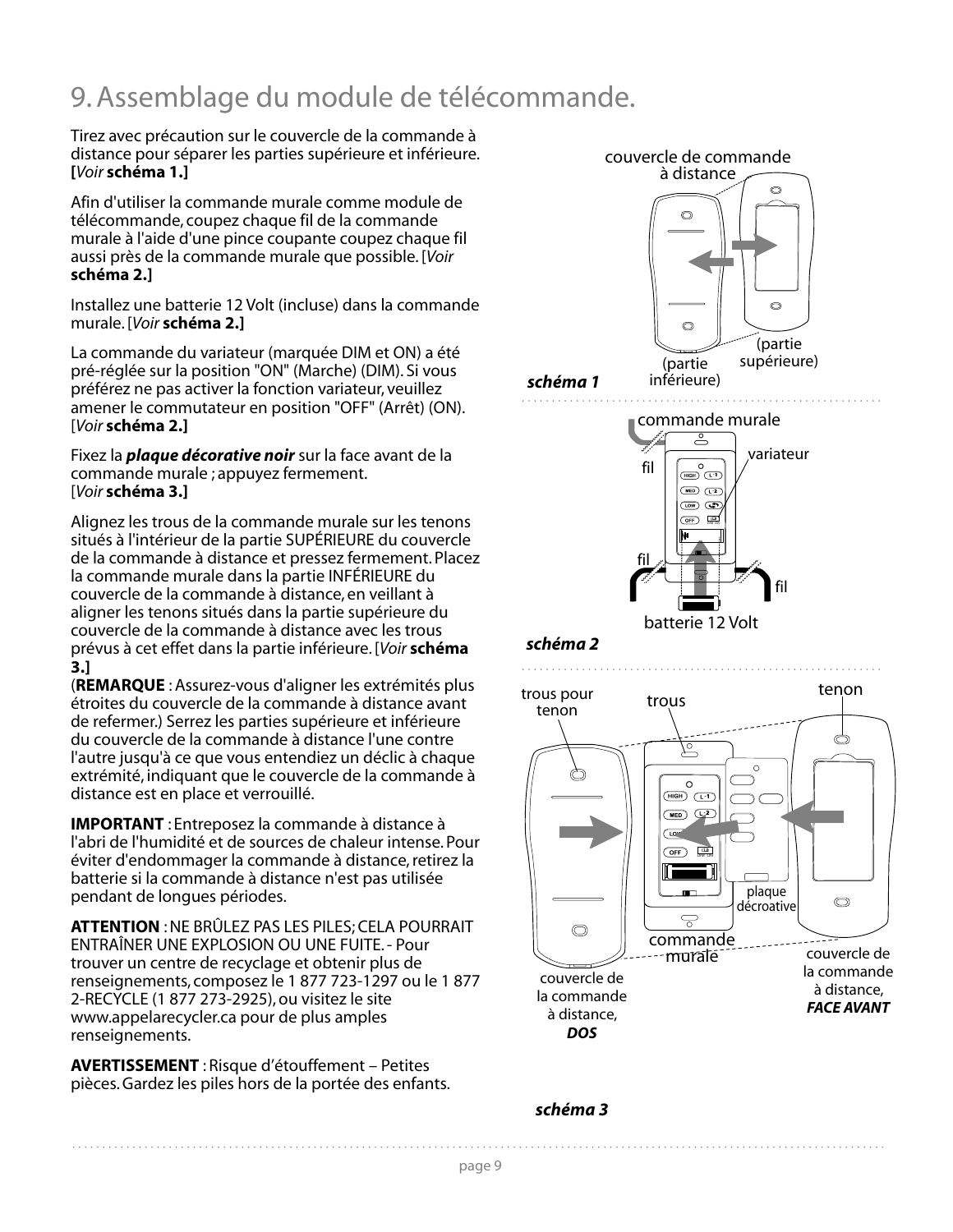#### page 10

#### 10. Processus d'apprentissage automatisé / Activer code.

*ATTENTION : Le module de télécommande peuvent être programmé(s) de telle sorte qu'ils/elle contrôle(nt) plusieurs récepteurs ou ventilateurs. Si vous ne souhaitez pas programmer d'autres récepteurs ou ventilateurs programmables, mettez l'interrupteur mural de ceux-ci en position arrêt.*

Rétablissez l'alimentation électrique puis, si vous utilisez la commande murale, amenez le commutateur à glissière de la commande murale en position ON (MARCHE). Dans les 60 secondes suivant la mise en marche de la commande murale, appuyez et maintenez enfoncé le bouton **OFF** du ventilateur (Arrêt ventilateur) situé sur la commande murale pendant 5 secondes ou jusqu'à ce que la lumière clignote deux fois.

*Coupez l'alimentation à nouveau pendant au moins 5 secondes*, puis rétablissez-la. Dans les 60 secondes après avoir rétabli l'alimentation, appuyez et maintenez enfoncé le bouton **OFF** du ventilateur (Arrêt ventilateur) situé sur le module de télécommande pendant 5 secondes ou jusqu'à ce que la lumière clignote deux fois.

Testez les fonctions de l'éclairage et du ventilateur pour vous assurer que le processus d'apprentissage soit terminé - voir Section 12 ci-dessous.

#### 11. Utilisation de la télécommande.

Commutateur à glissière **MARCHE/ARRÊT (ON/OFF)** - met la commande murale en MARCHE ou ARRÊT (ON ou OFF) (switch not functional on handheld remote) Bouton **HIGH** - commute le *petit ventilateur* sur la VITESSE LA PLUS ÉLEVÉE Bouton **MED** - commute le *petit ventilateur* sur la VITESSE MOYENNE Bouton **LOW** - commute le *petit ventilateur* sur la VITESSE FAIBLE Bouton **OFF** - amène le *petit ventilateur* en position ARRÊT Bouton **L1** - MARCHE/ARRÊT du *kit d'éclairage* si appuyé une fois ; fait varier l'intensité de l*'éclairage* lorsqu'il est appuyé et maintenu enfoncé Bouton **L1** - (not applicable for this fan) Bouton  $\clubsuit$  - Utilisé pour INVERSER le sens de rotation des pales (le ventilateur doit être réglé sur la vitesse *lente* **avant** d'inverser

la rotation des pales

#### 12. Tester votre ventilateur.

Il est recommandé de tester le ventilateur avant de mettre la dernière main à votre installation. Trouvez l'interrupteur coulissant ON/OFF (Marche/Arrêt) sur la commande murale et amenez-le en position ON (Marche). Testez la fonction lumière et variateur puis les vitesses du ventilateur. Trouvez ensuite le module de télécommande. Testez la fonction MARCHE/ARRÊT (ON/OFF) en appuyant sur le bouton L1. Testez la fonction variateur en appuyant sur le bouton L1 et en le maintenant enfoncé pendant 5 secondes. Testez les vitesses du petits ventilateurs avec les différents boutons de commande de la vitesse du ventilateur. Testez la rotation du ventilateur principal avec  $\bullet$ . Si toutes les fonctions ventilateur et lumière de le module de télécommande sont opérationnelles, la batterie a été installée correctement. Si le module de télécommande ne permet(tent) pas de contrôler toutes les fonctions du ventilateur, veuillez consulter la section "Dépannage"pour résoudre toute question avant de contacter le Service Clientèle.

L'angle d'inclinaison des petis ventilateurs peut être ajusté vers le haut ou vers le bas en les déplaçant avec précaution vers le haut ou vers le bas.

**ATTENTION :** *Pour éviter des blessures corporelles ou des dommages au(x) ventilateur(s), le ventilateur principal et les petits ventilateurs DOIVENT être position ARRÊT (OFF) avant de régler les petits ventilateurs vers le haut ou vers le bas.*



**HIGH** (L-1)

 $\bigcirc$ 

 $\overline{CF}$ 

Ō

 $\oslash$ 





**-1 -2**

 $\sqrt{1}$ 

 $\circ$ 

ventilateur<br>petit ventilateur principal petit ventilateur



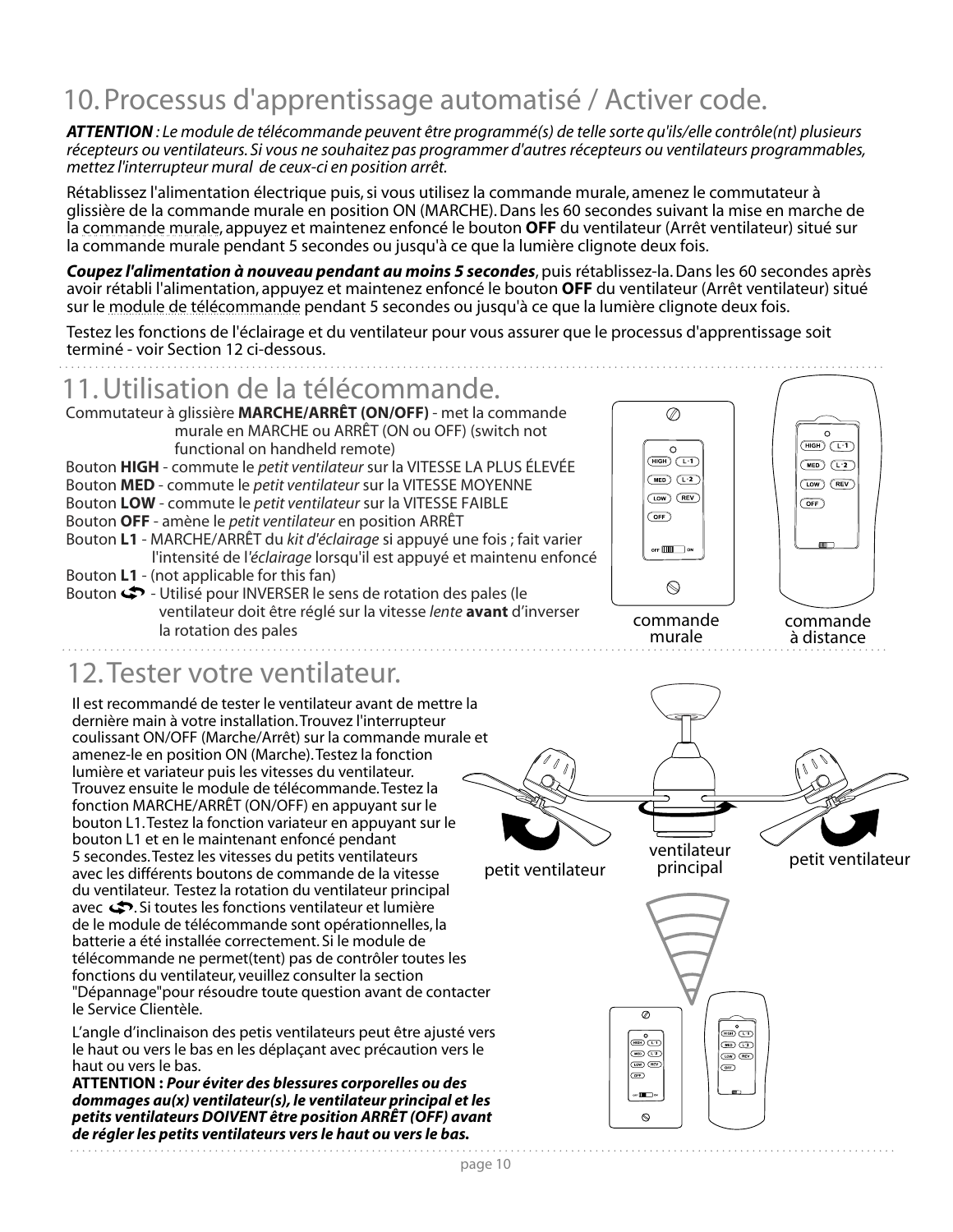### Dépannage. **Garantie.**

*AVERTISSEMENT :* Ne pas déconnecter l'alimentation électrique avant le dépannage de tout problème de câblage pourrait entraîner des blessures graves.

#### **Problème :** Le ventilateur ne marche pas. **Solutions :**

1. Vérifiez l'interrupteur mural contrôlant le ventilateur/la commande murale.

2. Vérifiez que le branchement du récepteur est correct. 3. Vérifiez que le ventilateur est correctement câblé. 4. Il est possible que le processus d'apprentissage entre l'émetteur de la commande à distance et la commande murale ait échoué et que le code n'ait pas été activé. Coupez l'alimentation et répétez la procédure selon les instructions dans le dernier paragraphe de la Section 10 (page 10).

5. Vérifiez que le voyant rouge sur l'émetteur de la commande à distance s'allume lorsqu'un bouton est enfoncé, indiquant que la batterie est en bon état.

#### **Problème :** Le luminaire ne s'allume pas. **Solutions :**

1. Vérifiez l'interrupteur mural contrôlant le ventilateur/la commande murale.

2. Assurez-vous que les fils de la monture sont câblés correctement.

3. Il est possible que le processus d'apprentissage entre l'émetteur de la commande à distance et la commande murale ait échoué et que le code n'ait pas été activé. Coupez l'alimentation et répétez la procédure selon les instructions dans le dernier paragraphe de la Section 10 (page 10).

**Problème :** Le ventilateur et la lumière ne fonctionnent pas avec le module de télécommande et/ou la commande murale.

#### **Solutions :**

1. Vérifiez la batterie du module de télécommande et/ou de la commande murale.

2. Il est possible que le processus d'apprentissage entre le ventilateur, le module de télécommande, et, le cas échéant, la commande murale ait échoué et que le code n'ait pas été activé. Coupez l'alimentation et répétez les instructions de la Section 10 (page 10) en ce qui concerne le bouton SET.

3. Si vous utilisez la commande murale facultative, vérifiez la batterie de la commande murale ; assurez-vous qu'elle est en bon état.

#### **Problème :** : Le ventilateur oscille. **Solutions :**

1. Vérifiez que la(les) vis de pression de la chape du boîtier du moteur est (sont) bien serrée(s). 2. Vérifiez que la vis de pression de la boule de suspension est bien serrée.

GARANTIE À VIE LIMITÉE DE CRAFTMADE™ :

CRAFTMADE garantit ce ventilateur à l'acheteur résidentiel original pour une utilisation à l'intérieur en vertu des dispositions suivantes :

GARANTIE D'UN AN : CRAFTMADE remplacera ou réparera tout ventilateur qui ne marche pas bien, en raison d'un défaut de matériaux ou de main d'œuvre. Communiquez avec le service à la clientèle de Craftmade au

**1-800-486-4892** pour organiser le retour du ventilateur. Retournez le ventilateur, en port payé, à Craftmade. Nous réparerons le ventilateur ou vous en enverrons un nouveau et nous couvrirons les frais d'expédition de retour. GARANTIE DE 5 ANS : CRAFTMADE réparera ou remplacera gratuitement pour l'acheteur original, tout moteur de

ventilateur qui ne fonctionne pas correctement, si cette défaillance résulte d'un usage normal.

RETOURNEZ LE MOTEUR DU VENTILATEUR UNIQUEMENT, en port payé, à Craftmade. Nous réparerons le moteur ou vous en enverrons un nouveau et Craftmade couvrira les frais d'expédition de retour.

GARANTIE LIMITÉE DE 6 ANS ou À VIE : CRAFTMADE réparera le ventilateur sans facturer les frais de main d'œuvre uniquement à l'acheteur original, si le moteur du ventilateur ne fonctionne pas correctement, dans les cas où cette défaillance résulte d'un usage normal. Les pièces utilisées pour la réparation seront facturées à l'acheteur aux prix courants du marché au moment de la réparation.

 L'acheteur sera responsable de tous les frais encourus pour le retrait, la réinstallation et l'expédition du produit pour les réparations.

 Cette garantie n'est pas applicable lorsque des dommages causés par un abus mécanique, physique, électrique ou un abus dû à l'eau entraînent la défaillance. La détérioration des finis ou d'autres pièces au cours du temps ou en raison de l'exposition à l'air salin est spécifiquement exclue de cette garantie.

 Ni Craftmade, ni le fabricant n'assumera aucune responsabilité en cas de mauvaise installation ou utilisation de ce produit. En aucun cas la société ne sera tenue responsable de tous dommages indirects en cas de violation de cette garantie ou de toute autre garantie expresse ou implicite quelconque. Cette restriction quant aux dommages indirects n'est pas applicable dans les états ou provinces où elle est interdite.

### Remplacement des pièces.

Pour les pièces et les renseignements, veuillez vous reporter à « Inventaire des pièces » à la page 3. Soutien à la clientèle Craftmade :

**1 800 486-4892**

www.craftmade.com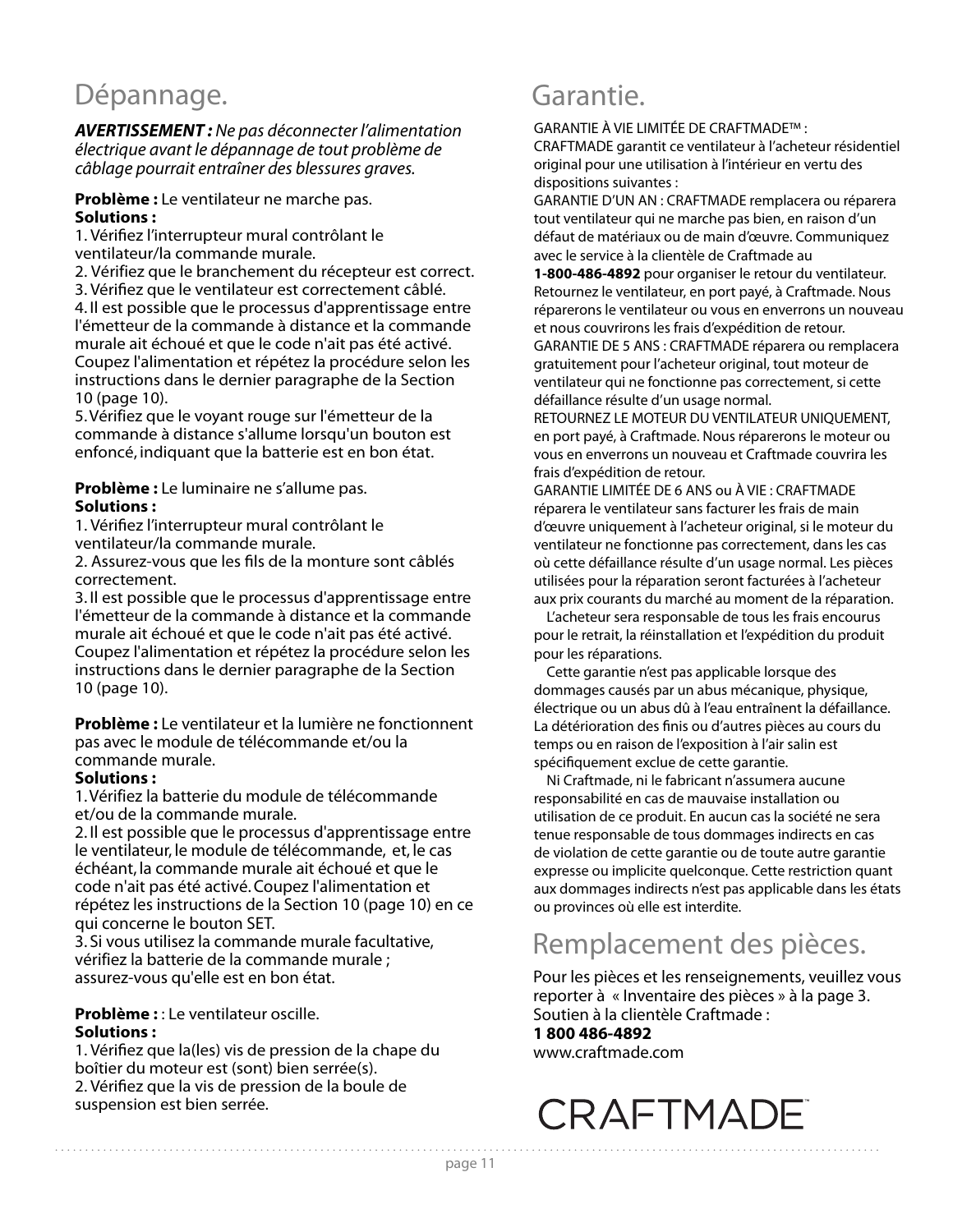# CRAFTMADE

#### LEER ESTAS INSTRUCCIONES Y GUARDARLAS PARA UTILIZACIÓN FUTURA



# Guía de instalación

Para modelos: BW250



peso neto del ventilador: 7,96 kg (17,5 lb)

Índice de materias: Sugerencias de seguridad. Pág. 2 Desempaquetado del ventilador. Pág. 3 Inventario de piezas. Pág. 3 Preparación para la instalación. Pág. 4 Instalación del soporte de montaje. Pág. 4 Ensamblaje del ventilador. Págs. 5 - 6 Instalación eléctrica. Pág. 7 Colocación de la cubierta decorativa. Pág. 8 Instalación final. Pág. 8 Ensamblaje del control remoto de mano. Pág. 9 Proceso de aprendizaje automático./ El activar el código. Pág. 10 Funcionamiento del control remoto. Pág. 10 Verificación del funcionamiento del ventilador. Pág. 10 Localización de fallas. Pág. 11 Garantía. Pág. 11 Piezas de repuesto. Pág. 11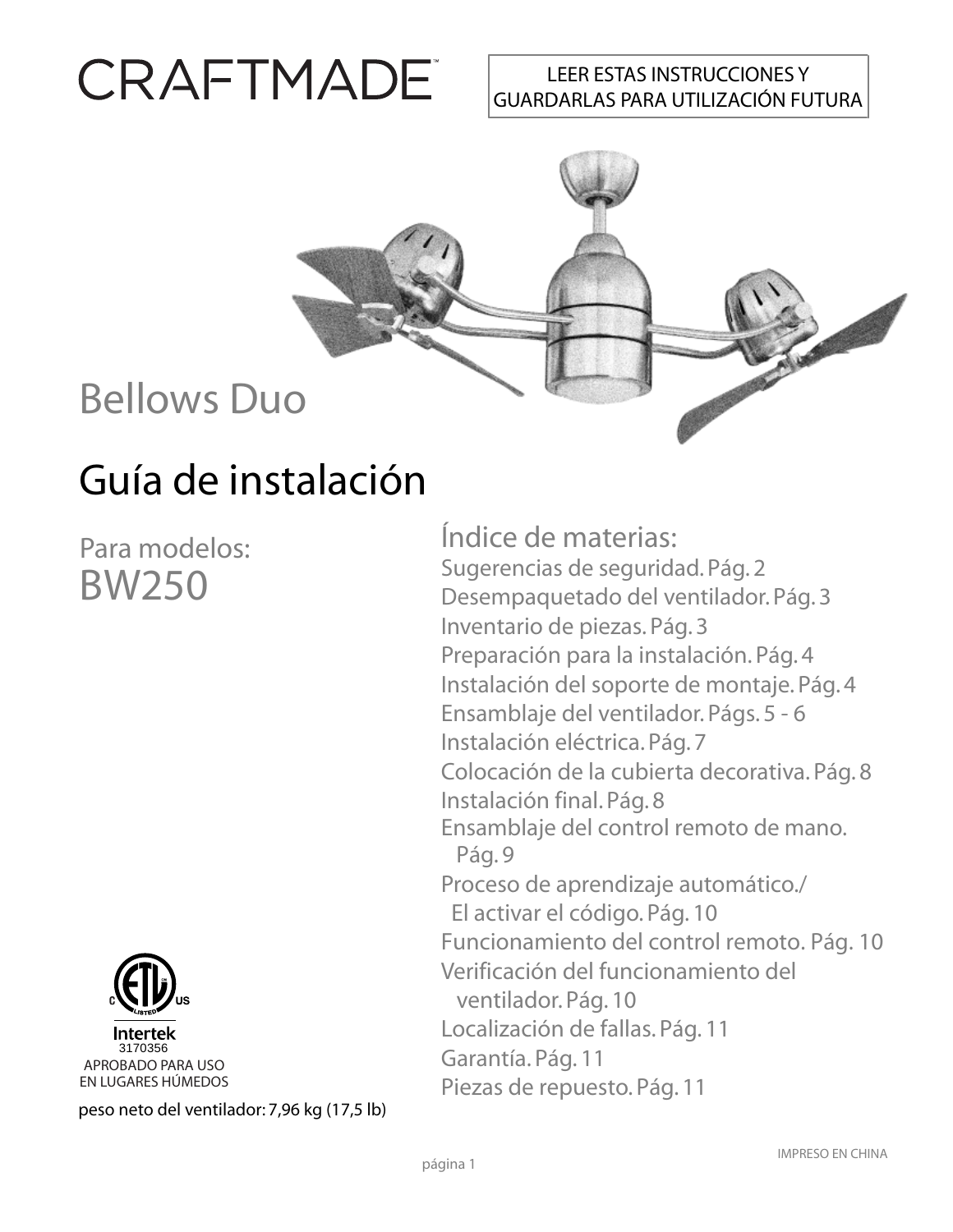#### SUGERENCIAS DE SEGURIDAD.

**ADVERTENCIA**: Para evitar la posibilidad de una descarga eléctrica, desconectar la corriente en la caja de fusibles principal o el interruptor protector antes de iniciar la instalación del ventilador o antes de repararlo o instalar accesorios.

#### 1. **LEER TODAS LAS INSTRUCCIONES E INFORMACIÓN DE SEGURIDAD CUIDADOSAMENTE ANTES DE INSTALAR SU VENTILADOR Y GUARDAR ESTAS INSTRUCCIONES.**

**PRECAUCIÓN**: Para reducir el riesgo de daño corporal, es posible que sea necesario usar guantes al manejar las piezas del ventilador que tengan bordes afilados.

- 2. Asegurarse de que todas las conexiones eléctricas cumplan con los Códigos o las Ordenanzas Locales, el Código Nacional Eléctrico y ANSI/NFPA 70-1999. Si usted no está familiarizado con el alambrado eléctrico o los cables de la casa/el edificio son de colores diferentes a los cuales se refieren en las instrucciones, favor de buscar un electricista calificado.
- 3. Asegurarse de que haya localizado una ubicación para su ventilador que permite el espacio necesario para la rotación de las aspas, y por lo menos 3,05 metros (10 pies) de espacio libre entre el piso y las puntas de las aspas. Debe instalar el ventilador para que las puntas de las aspas queden a una distancia de por lo menos 76 centímetros (30 pulgadas) de las paredes y otras estructuras verticales.
- 4. La caja de salida eléctrica debe estar bien sujetada a la viga de soporte del techo y deben ser capaces de sostener por lo menos 16 kilogramos (35 libras). La caja de salida debe tener apoyo directo de la estructura del edificio. Sólo usar cajas de salida registradas con CETL o CUL (Canadá) o ETL o UL (EEUU) que indican que "sirven para ventilador" ("FOR FAN SUPPORT" en inglés).

**ADVERTENCIA**: Para reducir el riesgo de incendio, descarga eléctrica o daño corporal, instalar en la caja de salida marcada "Aceptable para sostener ventilador de 15,9 kg (35 lb) o menos" ["Acceptable for Fan Support of 15.9 kg (35 lb) or less"] y utilizar los tornillos proporcionados con la caja de salida. La mayoría de las cajas de salida que normalmente se usan para sostener los aparatos de alumbrado no siempre son apropiadas para sostener ventiladores y es posible que las tenga que reemplazar. En caso de duda, consultar con un electricista calificado.

**ADVERTENCIA**: Para reducir el riesgo de incendio, descarga eléctrica o daño corporal, los conectores para cable provistos con este ventilador son diseñados para aceptar sólo un cable de calibre 12 de la casa y dos cables principales del ventilador. Si el calibre del cable de la casa es superior al 12 o hay más de un cable de la casa para conectar a los cables principales del ventilador al cual corresponda cada uno, consultar con un electricista para informarse sobre el tamaño correcto de conectores para cable que se debe usar.

- 5. Los diagramas eléctricos son únicamente para referencia.
- Después de haber terminado la instalación, asegurarse de que todas las conexiones estén totalmente seguras.
- 7. Después de haber terminado todas las conexiones eléctricas, los conductores empalmados deben ser volteados para arriba y colocados cuidadosamente dentro de la caja de salida. Los alambres se deben de separar con el conductor a tierra a un lado y el conductor a tierra del equipo al lado opuesto.

**ADVERTENCIA**: Para reducir el riesgo de incendio o una descarga eléctrica, no usar el ventilador con ningún control de velocidad de estado sólido ni controlar la velocidad del ventilador con un interruptor con reductor de luz de gama completa. [El usar un interruptor con reductor de luz de gama completa para controlar la velocidad del ventilador causará un zumbido recio del ventilador.]

- 8. No utilizar el interruptor de reversa hasta que el ventilador se haya parado completamente.
- 9. No insertar ningún objeto entre las aspas mientras estén rotando.

**ADVERTENCIA**: Para reducir el riesgo de daño corporal, no doblar los brazos de las aspas durante el ensamblaje ni durante la instalación. No insertar objetos entre las aspas mientras estén rotando.

**ADVERTENCIA**: Para reducir el riesgo de daño corporal o algún daño al ventilador, tener cuidado al estar trabajando alrededor del ventilador o limpiándolo.

10. No utilizar agua ni detergentes para limpiar el ventilador ni las aspas. Usar un trapo seco o ligeramente húmedo para su limpieza general.

**ADVERTENCIA**: Para reducir el riesgo de daño corporal, usar *sólo* las piezas provistas con este ventilador. **Al usar piezas DISTINTAS a las provistas con este ventilador se invalidará la garantía.**

**ADVERTENCIA**: Este ventilador DEBE instalarse con el cable de seguridad provisto. Si no se utiliza el cable de seguridad provisto, se pueden producir lesiones personales, daños al ventilador o a otras propiedades.

**PRECAUCIÓN**: La cubierta de metal que es para uso sin el juego de luz se CALENTARÁ si la luz se queda prendida. Para reducir el riesgo de daño corporal, el juego de luz debe estar APAGADO. Si piensa instalar la cubierta de metal, NO usar los botones de la luz en el control remoto ni en el control de pared.

**PRECAUCIÓN**: NO manipular ni intentar reparar el componente LED de la lámpara. La fuente de luz está diseñada para esta aplicación específica y el mantenimiento no debe estar a cargo de personal sin capacitación. Si necesita algún tipo de mantenimiento, llamar a nuestro departamento de Servicio al cliente.

11. Es posible que se pueda regular el juego de luz LED al 10% con reguladores seleccionados.

Las modificaciones no aprobadas por la parte responsable de la conformidad podrían invalidar la autorización del usuario para manejar el equipo. [El equipo se refiere al control remoto y/o el control de pared y/o el juego de luz LED.]

NOTA: Se han hecho pruebas en este equipo y se ha comprobado que cumple con los límites para un aparato digital de clase B, de acuerdo con la Parte 15 de las Reglas de la FCC. Se concibieron estos límites para proveer protección razonable contra la interferencia adversa en una instalación residencial. Este equipo produce, usa y puede radiar energía de radiofrecuencia y, si no se instala y no se usa según las instrucciones, puede causar interferencia adversa en la radiocomunicación. Sin embargo, no hay ninguna garantía de que no habrá interferencia en una instalación en particular. Si este equipo sí causa interferencia adversa en la recepción de radio o televisión, que se puede determinar apagando y prendiendo el equipo, se le urge al usuario a intentar rectificar la interferencia tomando una o más de las medidas que siguen:

- \* Orientar la antena de nuevo o localizarla en otro sitio.
- Aumentar la separación entre el equipo y el receptor.

Conectar el equipo a un tomacorriente en un circuito distinto al cual está conectado el receptor.

Solicitar ayuda del distribuidor o un técnico de radio/televisión.

El juego de luz LED cumple con la sección 15 de las reglas de la FCC. Se sujeta el funcionamiento a las dos condiciones siguientes: (1) este juego de luz LED no puede causar una interferencia perjudicial, (2) este juego de luz LED tiene que aceptar cualquier interferencia recibida, inclusive interferencia que puede producir un funcionamiento indeseado.

**NOTA**: No se debe concluir que las precauciones de seguridad importantes e instrucciones en este manual van a abarcar todas las condiciones y situaciones posibles que puedan ocurrir. Se debe entender que el sentido común y la precaución son factores necesarios en la instalación y la operación de este ventilador.<br>Página 2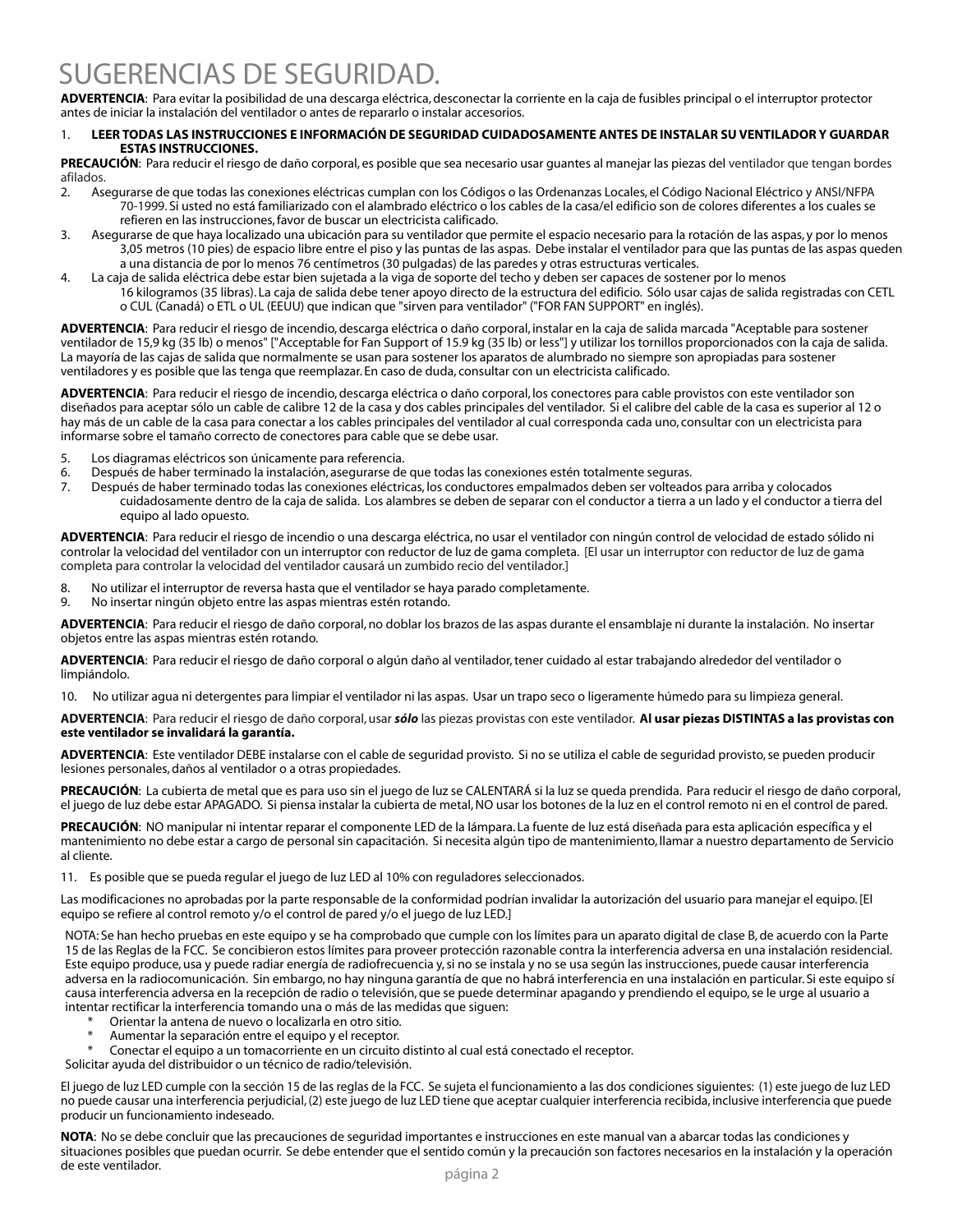### 1. Desempaquetado del ventilador.

Abrir el empaque cuidadosamente. Sacar los artículos del embalaje. Sacar el motor y ponerlo en una alfombra o en el embalaje para evitar rayar el acabado. Guardar la caja de cartón o el empaquetamiento original en caso de que tenga que mandar el ventilador para alguna reparación. Comprobar las piezas del ventilador con el inventario de piezas y verificar que se incluyeron todas.

### 2. Inventario de piezas.

**a**. cubierta decorativa. 1 unidad **b**. soporte de montaje. 1 unidad **c**. tubo y bola que sirve para colgar. 1 unidad **d**. receptor del control remoto. 1 unidad **e**. cubierta del control remoto. 1 unidad **f**. control de pared. 2 unidades **g**. tapa de la cubierta decorativa. 1 unidad

**h**. cubierta del cuello. 1 unidad

**i**. tapa. 3 unidades

**j**. cubierta de metal. 1 unidad

**k**. pantalla. 1 unidad

**l**. unidad del motor. 1 unidad

**m**. paquetes de artículos de ferretería





 **RECORDATORIO IMPORTANTE**: Se tienen que utilizar las piezas provistas con este ventilador para una instalación adecuada y su seguridad.

página 3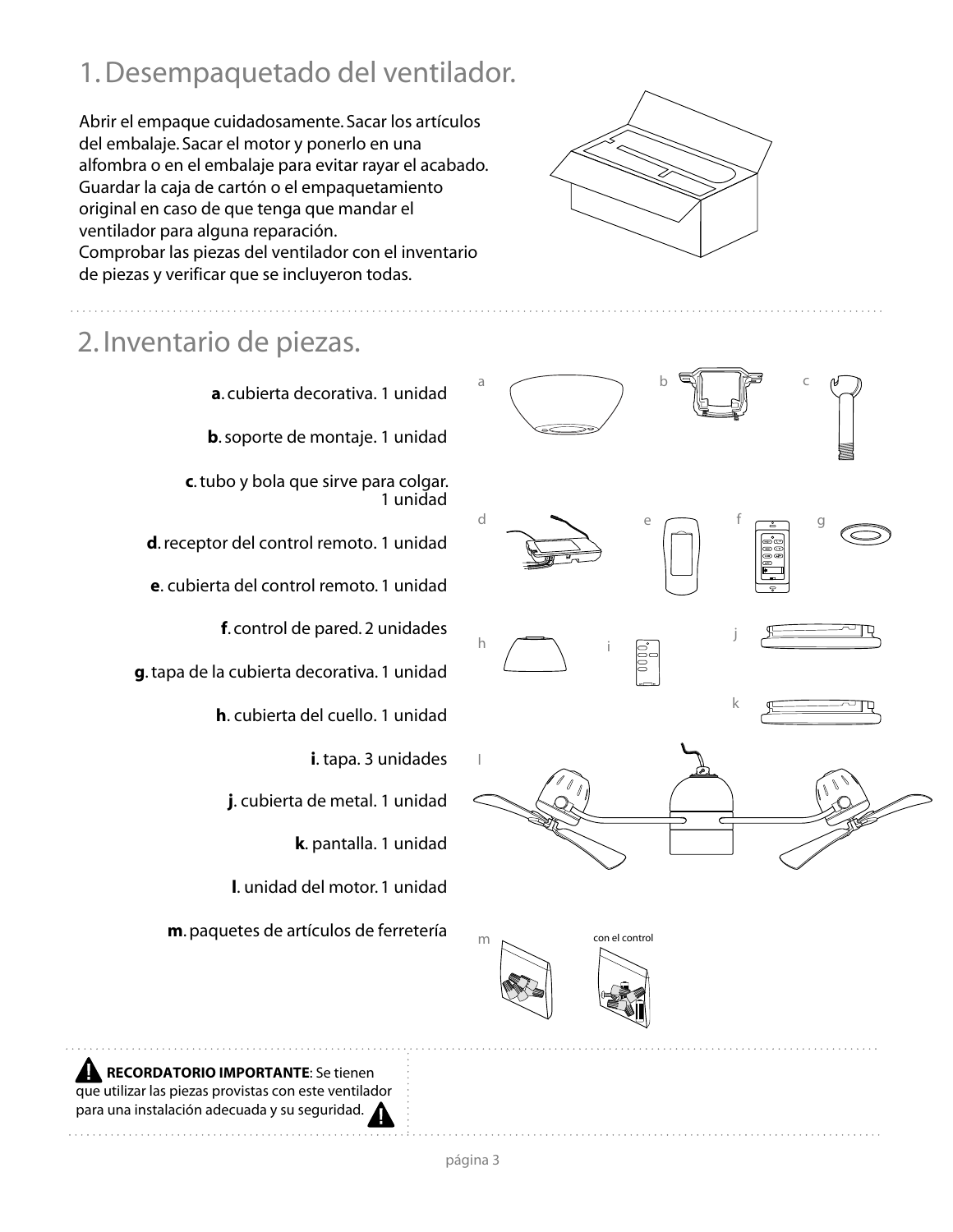### 3. Preparación para la instalación.

Para prevenir daño corporal y otros daños, estar seguro de que el lugar en donde va a colgar el ventilador le permite un espacio libre de 3,05m (10 pies) entre las puntas de las aspas y el piso y 76cm (30 pulg.) entre las aspas y cualquier pared u otra obstrucción.

Este ventilador es adecuado para habitaciones hasta 37,2 metros cuadrados (400 pies cuadrados).

Se puede colgar este ventilador **con tubo** en un techo regular (sin inclinación) o abovedado. La longitud colgante se puede extender comprando un tubo más largo (con diámetro de 1,27cm/ 0,5 pulg). *No* hay ningún otro tipo de instalación, como **al ras con el techo**, disponible para este ventilador.

#### **Se necesitan las herramientas siguientes para la instalación:**

destornillador de estrella Phillips, destornillador de paleta (plano), alicates ajustables o llave de tuercas, escalera de tijera, cortaalambres y cinta aisladora.

### 4. Instalación del soporte de montaje.

Apagar los cortacircuitos en el panel de electricidad que suplen corriente a la caja de salida y asegurarse de que el interruptor de luz esté APAGADO.

*ADVERTENCIA: el no desconectar el suministro de fuerza antes de la instalación puede tener por resultado lesiones graves.* 

#### Quitar el aparato existente.

*ADVERTENCIA: si utiliza una caja de salida eléctrica existente, asegurarse de que la caja de salida esté firmemente conectada a la estructura del edificio y que sea capaz de sostener el peso total del ventilador. Asegurarse de que la caja de salida indique claramente que "Sirve para ventilador" (FOR FAN SUPPORT); si no, se debe reemplazar con una caja de salida aprobada. El no hacer el cambio si es necesario puede resultar en lesiones graves.* 

*PRECAUCIÓN*: *asegurarse de que la caja de salida esté conectada a tierra correctamente y que haya un conductor a tierra (VERDE o pelado).*

Instalar el soporte de montaje utilizando los tornillos originales, las arandelas de resorte y las arandelas planas de su nueva o existente caja de salida.**\*** Arreglar el alambrado eléctrico (los cables) en la parte de atrás del soporte y lejos de la abertura del soporte.

**\*Nota**: *es muy importante usar los artículos de ferretería correctos al instalar el soporte de montaje puesto que sirve para sostener el ventilador.*





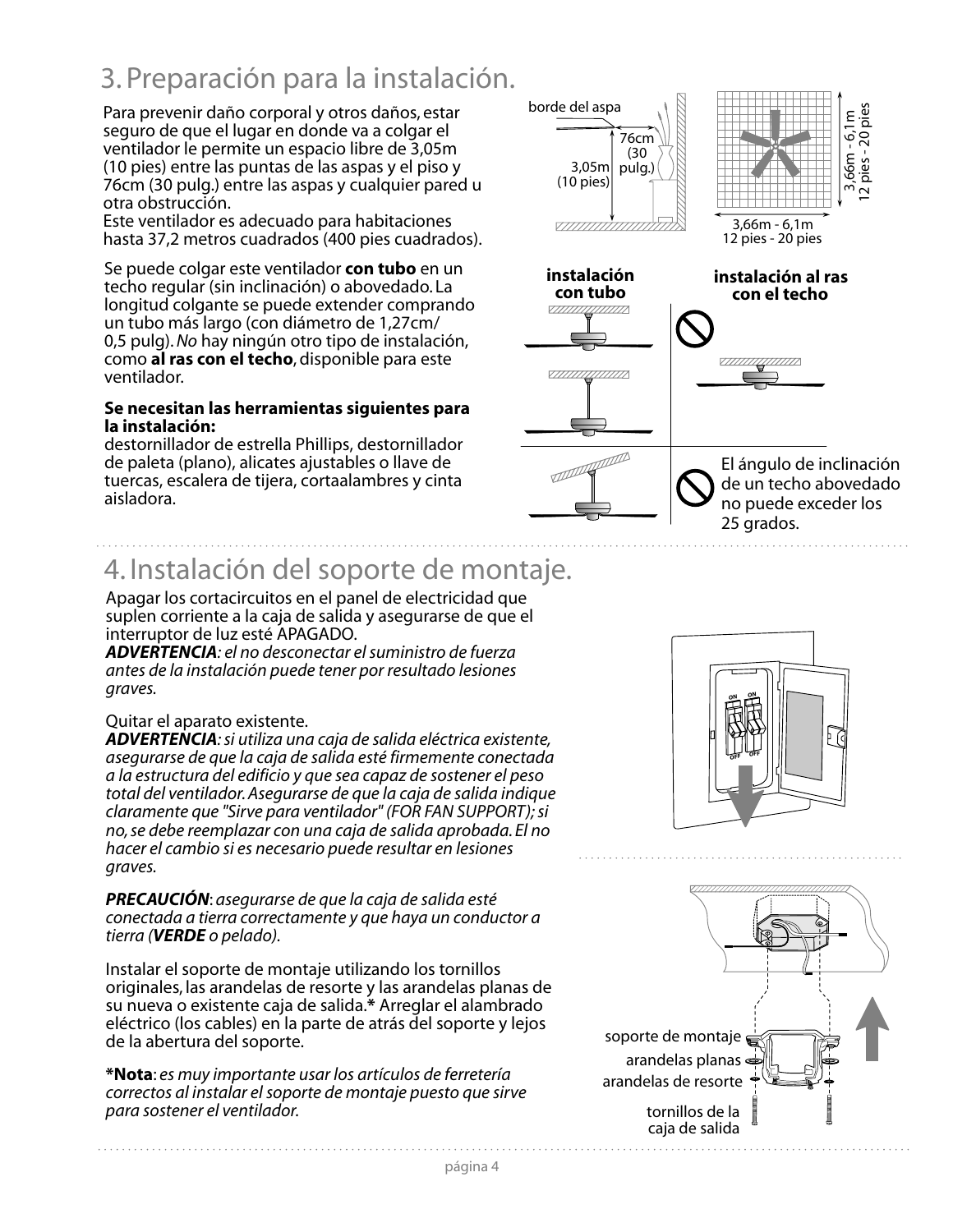### 5. Ensamblaje del ventilador.

Quitar la bola que sirve para colgar del tubo provisto aflojando el tornillo de fijación de la bola que sirve para colgar. Bajar la bola que sirve para colgar y sacar el perno de tope y luego quitar la bola que sirve para colgar deslizándola. [*Referirse al diagrama 1.*]

Aflojar los tornillos de fijación del cuello y las tuercas en la parte superior de la unidad del motor y quitar el perno y la clavija del cuello. [*Referirse al diagrama 2.*]

**Sugerencia**: para preparar los cables para pasarlos por el tubo, poner un pedacito de cinta aisladora en la punta de los cables--esto mantendrá los cables juntos al pasarlos por el tubo. [*Referirse al diagrama 2.*]

Pasar los cables del ventilador y el cable de seguridad a través del extremo del tubo que tenga rosca y con cuidado jalar el cableado en exceso por la parte de arriba del tubo. [*Referirse al diagrama 2.*]

Enroscar el tubo en el cuello del bastidor del motor hasta alinearse los agujeros para el perno y la clavija en el tubo con los del cuello—*asegurarse de que no se tuerzan los cables*. Volver a introducir el perno y la clavija que se quitaron anteriormente. Apretar los tornillos de fijación del cuello y la tuerca completamente. [*Referirse al diagrama 2.*]

Deslizar la cubierta del cuello, la tapa de la cubierta decorativa y la cubierta decorativa por el tubo. [*Referirse al diagrama 3.*] (**Nota**: se tiene que voltear la tapa de la cubierta decorativa para que el lado brillante *dé al* bastidor del motor.)

Pasar los cables y el cable de seguridad por la bola que sirve para colgar y luego deslizar la bola que sirve para colgar sobre el tubo--la parte de arriba del tubo debe tener el agujero para el tornillo de fijación en ese extremo; usar ese agujero al colocar el tornillo de fijación. Introducir el perno de tope en la parte de arriba del tubo y subir la bola que sirve para colgar. Asegurarse de que el perno de tope se ponga en línea con las ranuras dentro de la bola que sirve para colgar. Apretar bien el tornillo de fijación. [*Referirse al diagrama 4.*]

**ADVERTENCIA**: si no se aprieta bien el tornillo de fijación (en la bola que sirve para colgar) es posible que se afloje el ventilador y que se caiga.

#### **[El "Ensamblaje del ventilador" continúa en la página siguiente.]**

*NOTA: no se debe concluir que las precauciones de seguridad importantes e instrucciones en este manual van a abarcar todas las condiciones y situaciones posibles que puedan ocurrir. Se debe entender que el sentido común y la precaución son factores necesarios en la instalación y la operación de este ventilador.*

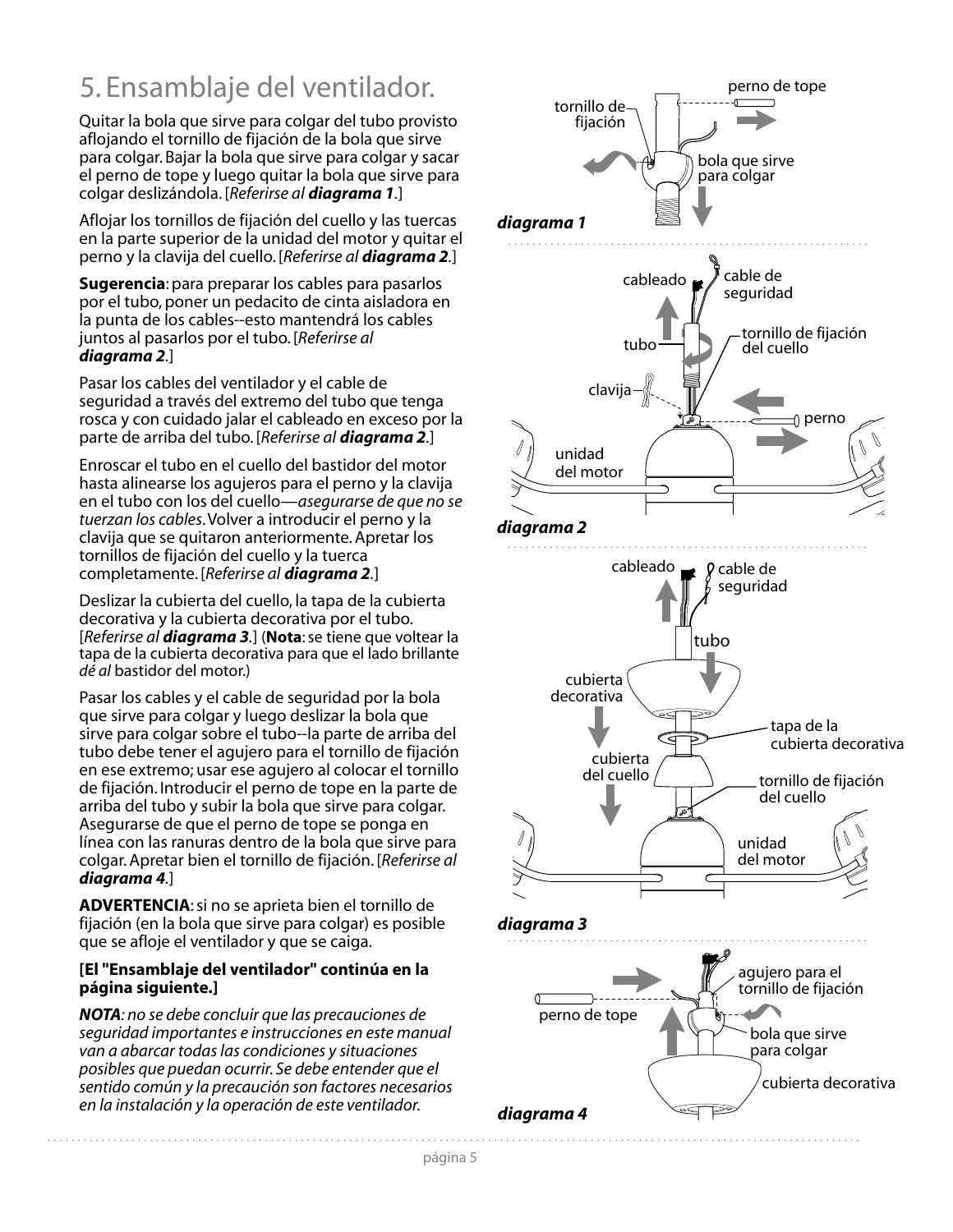### 5. Ensamblaje del ventilador. (cont.)

Ya que esté sujetado el soporte de montaje a la caja de salida y capaz de apoyar el ventilador, usted está listo para colgar el ventilador. Agarrar el ventilador firmemente con las dos manos. Deslizar el tubo por la abertura del soporte de montaje y dejar que se detenga la bola en el soporte de montaje. Girar la bola que sirve para colgar hasta que la ranura de la bola se alinee con la parte saliente del soporte de montaje.

**ADVERTENCIA**: el no alinear la ranura en la bola que sirve para colgar con la parte saliente del soporte de montaje puede causar lesiones graves o la muerte.

**Sugerencia**: debido al tamaño (anchura) del ventilador, se le aconseja solicitar ayuda de otra persona para mantener la escalera sujeta y para que le suba el ventilador cuando usted ya esté preparado en la escalera para colgarlo.

Encontrar un punto de acoplamiento seguro (se recomienda la viga de madera en el techo) y asegurar el cable de seguridad. Utilizar tornillo para madera para trabajos pesados, arandela y arandela de seguridad (no provistos) en el bucle del cable de seguridad. Si es necesario, ajustar el bucle en el extremo del cable de seguridad. El bucle en el extremo del cable de seguridad debe ser de tal tamaño que pase justo sobre la punta de la parte roscada del tornillo para madera. *Poner el cable a prueba jalando con alicate la parte suelta en la punta del cable. Si el cable se desliza o se reduce el bucle del cable por donde pasa el tornillo, hay que ajustar el bucle de nuevo.* Se puede poner el cable en exceso en el área del techo.

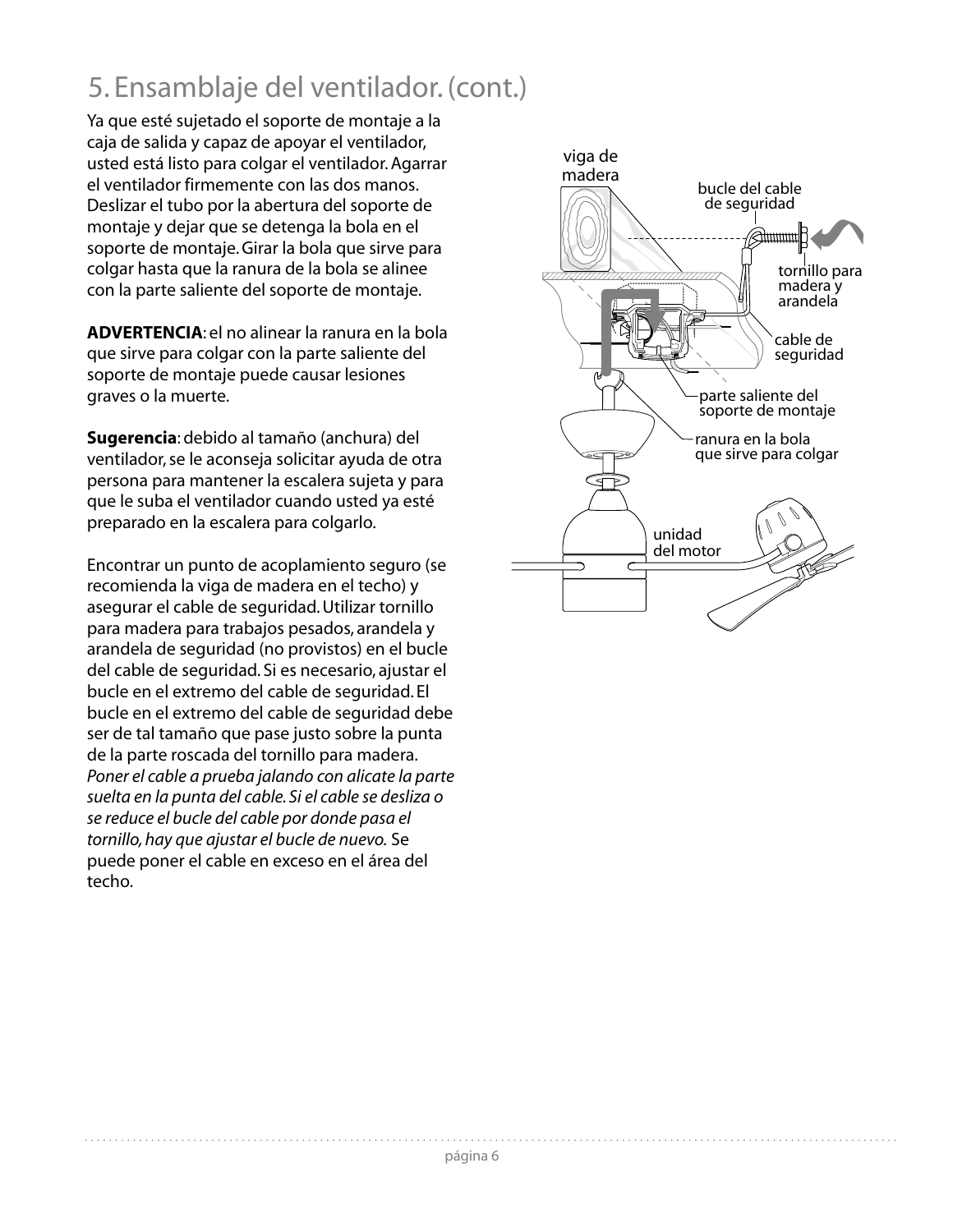### 6. Instalación eléctrica.

**ADVERTENCIA**: apagar los cortacircuitos en el panel de electricidad que suplen corriente a la caja de salida y asegurarse de que el interruptor de luz esté APAGADO.

**PRECAUCIÓN**: *asegurarse de que la caja de salida esté conectada a tierra como es debido y que exista un conductor a tierra (VERDE o pelado)*.

*Asegurarse de que toda conexión eléctrica cumpla con los Códigos o las Ordenanzas Locales y el Código Nacional Eléctrico. Si usted no está familiarizado con la instalación eléctrica o los cables de la casa/el edificio son de colores diferentes a los que se refieren en el diagrama al lado, favor de buscar un electricista calificado.*

**Nota**: *si la longitud del alambrado que sale del ventilador es demasiado, se puede cortar al largo deseado y luego pelarlo.*

Una vez que el ventilador esté bien sujeto en el soporte de montaje, alambrar el **RECEPTOR** con los conectores para cable provistos *así como se muestra en el diagrama al lado.* **Sugerencia**: mientras está haciendo la instalación eléctrica, recordar que los cables no deben impedir el posicionamiento del receptor en el soporte de montaje.

\* Como una medida de seguridad adicional, envolver cada conector para cable por separado con cinta aisladora.

Meter el receptor (con el lado plano hacia arriba) en el soporte de montaje y delicadamente meter los conectores para cable que tienen cinta dentro de la caja de salida. Dejar que la antena quede *fuera* del soporte de montaje.

[**FAVOR DE DARSE CUENTA**: Hay que utilizar el control de pared y/o el control remoto de mano para que funcione el ventilador. *Si no desea utilizar el control de pared, favor de pasar a la sección 7 para seguir con la instalación del ventilador.*]

**Para instalar el control de pared**, quitar el interruptor de pared existente. Alambrar uno de los controles de pared con los conectores para cable provistos *así como se muestra en el diagrama al lado.*

\* Como una medida de seguridad adicional, envolver cada conector para cable con cinta aisladora. Delicadamente meter los cables y los conectores para cable que tienen cinta dentro de la caja de salida.

Instalar 1 batería de 12 voltios (incluida) en el control de pared.

**IMPORTANTE**: El control de pared no funcionará sin que se instale la batería.

Ya que este ventilador viene con un juego de luz LED, el interruptor del reductor de luz (etiquetado **DIM** y **ON**) está programado de antemano en posición de "ENCENDIDO" (**DIM**). Si no desea tener la capacidad de bajar la luz, favor de mover el interruptor a la posición de "APAGADO" (**ON**).

Escoger una tapa (blanca o color almendra) y apretarla fijamente en la parte delantera del control de pared. Sujetar el control de pared a la caja de salida y asegurarlo con los tornillos del interruptor de pared original. Sujetar la placa (incluida) al control de pared usando los 2 tornillos provistos con el control de pared.



*(cableado para el receptor)*



*(cableado del control de pared)*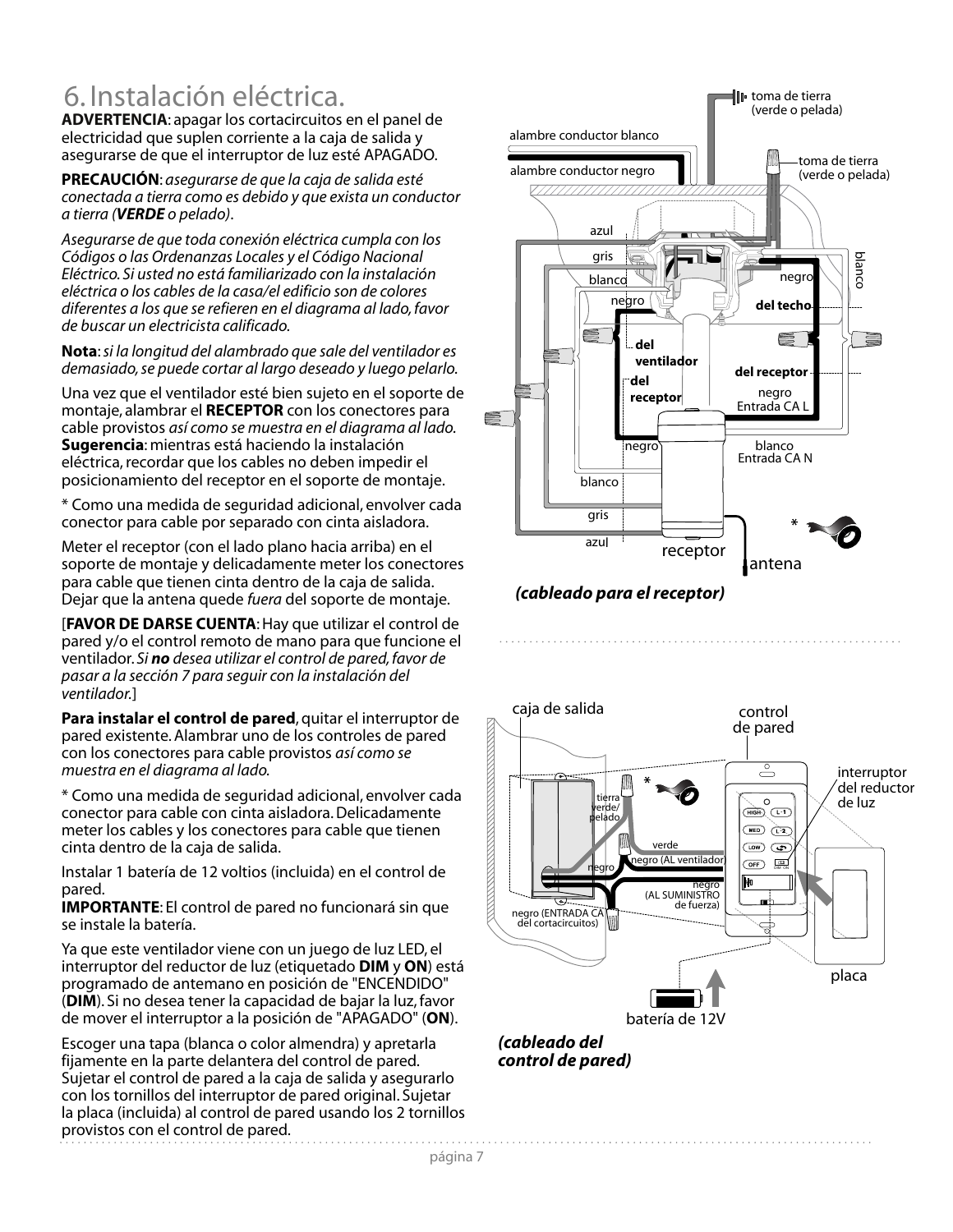### 7. Colocación de la cubierta decorativa.

Localizar los 2 tornillos en la parte inferior del soporte de montaje y quitar el tornillo que está localizado más cerca del extremo abierto del soporte de montaje. Aflojar parcialmente el otro tornillo. Elevar la cubierta decorativa hasta el soporte de montaje. Poner la parte redondeada del agujero con ranura en la cubierta decorativa encima del tornillo aflojado en el soporte de montaje y empujar hacia arriba. Girar la cubierta decorativa para cerrarla. Volver a introducir el tornillo que se quitó, y luego apretar bien ambos tornillos.

Subir la tapa de la cubierta decorativa hasta la cubierta decorativa, alineando la parte redondeada de los agujeros con ranura en la tapa de la cubierta decorativa con las cabezas de tornillo en el fondo de la cubierta decorativa. Girar la tapa de la cubierta decorativa hacia la derecha (en el sentido de las agujas del reloj) hasta que ya no gire.

\*Recordar que la antena del receptor del control remoto debe quedar *fuera* del soporte de montaje.

#### 8. Instalación final.

*Si desea utilizar el juego de luz,* alinear las ranuras en la pantalla con los nódulos *dentro* del juego de luz LED y empujar la pantalla delicadamente hacia arriba. Girar la pantalla hacia la DERECHA (en sentido de las agujas del reloj) hasta que se quede encajada.

*Con MUCHO CUIDADO jalar hacia abajo en la pantalla para asegurarse de que se quedó bien sujetada.*

*Si NO desea utilizar el juego de luz*, alinear las ranuras en la cubierta de metal con los nódulos dentro del juego de luz LED y empujar la cubierta de metal suavemente hacia arriba. Girar la cubierta de metal hacia la DERECHA (en sentido de las agujas del reloj) hasta que se quede encajada.

**ADVERTENCIA**: La cubierta de metal se CALENTARÁ si se usa el botón de la luz en el control remoto/control de pared. Para reducir el riesgo de daño corporal, NO usar los botones de la luz en el control remoto ni en el control de pared si piensa instalar la cubierta de metal.



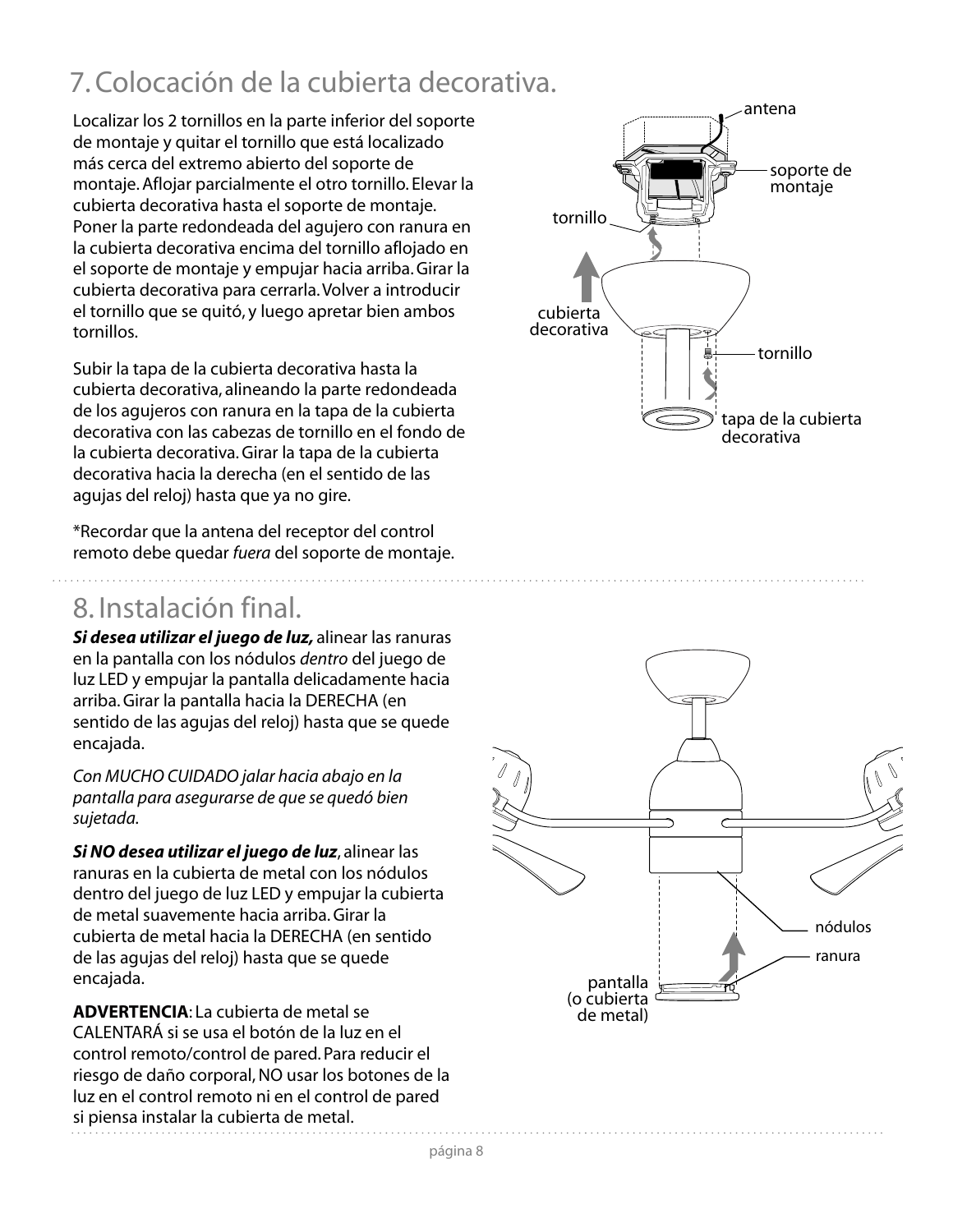### 9. Ensamblaje del control remoto de mano.

Con cuidado separar la cubierta del control remoto, despegando la parte superior de la inferior. [*Referirse al diagrama 1*.]

Para utilizar el control de pared como control remoto de mano, cortar cada cable en el control de pared --usar cortaalambres para cortar cada cable para que se quede tan corto como sea posible. [*Referirse al diagrama 2*.]

Instalar 1 batería de 12 voltios (incluida) en el control de pared. [*Referirse al diagrama 2*.]

Ya que este ventilador viene con juego de luz LED, el interruptor del reductor de luz (etiquetado **DIM** y **ON**) está programado de antemano en posición de "ENCENDIDO" (**DIM**). Si no desea tener la capacidad de bajar la luz, favor de mover el interruptor a la posición de "APAGADO" (**ON**). [*Referirse al diagrama 2*.]

Fijar la *tapa negra* a la parte delantera del control de pared; apretar la tapa fijamente. [*Referirse al diagrama 3.*]

Alinear los agujeros en el control de pared con los postes que se encuentran *adentro de* la parte SUPERIOR de la cubierta del control remoto y apretar fijamente. Colocar el control de pared dentro de la parte INFERIOR de la cubierta del control remoto, alineando los postes en la parte superior de la cubierta del control remoto con los agujeros para los postes en la parte inferior. [*Referirse al diagrama 3.*] (**NOTA**: asegurarse de alinear los extremos más angostos de la cubierta del control remoto antes de cerrarla.) Apretar la parte superior e inferior de la cubierta del control remoto hasta que se oiga un "clic" en cada extremo, lo cual indicará que se haya cerrado completamente la cubierta del control remoto.

**IMPORTANTE**: guardar el control remoto lejos del calor excesivo o la humedad. Para prevenir daño al control remoto, sacar la batería si no se va a utilizar el control remoto por un tiempo extendido.

**PRECAUCIÓN**: "NO ARROJAR LAS BATERÍAS AL FUEGO, PUEDEN EXPLOTAR O CHORREAR" - Antes de desechar baterías alcalinas domésticas, se recomienda consultar a los coordinadores de residuos domésticos peligrosos o de reciclaje locales y estatales para solicitarles información específica sobre el programa vigente en su zona. A su vez, puede localizar un centro de reciclaje llamando al 1-800-8-BATTERY o el 1-877-2-RECYCLE, o visitando la página www.epa.gov/epawaste/index.htm o www.earth911.org para obtener más información.

**ADVERTENCIA**: *peligro de asfixia* - piezas pequeñas. Mantener las baterías fuera del alcance de los niños.



*diagrama 3*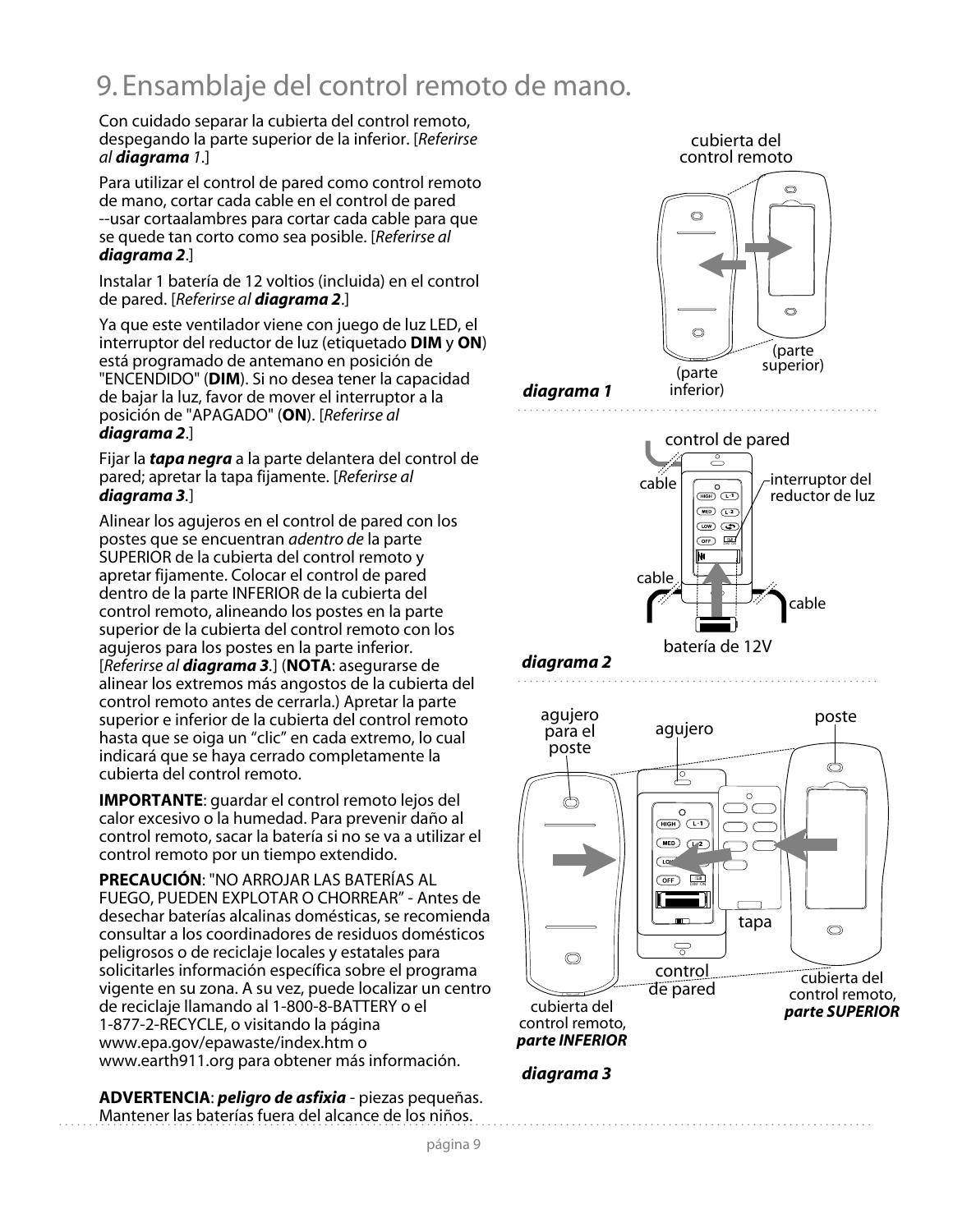### 10. Proceso de aprendizaje automático./El activar el código.

*PRECAUCIÓN: se puede programar el control remoto de mano para usar con varios receptores o ventiladores. Si no desea hacer esto, apagar el interruptor de cualquier otro receptor o ventilador programable.*

Conectar la electricidad y luego, si se instaló el control de pared, poner el interruptor corredero en el control de pared en posición ON (encendido). Dentro de 60 segundos de haber prendido el control de pared, oprimir el botón **OFF** en el control de pared por 5 segundos (o hasta que la luz parpadee dos veces o las aspas del ventilador comiencen a girar).

*Cortar la corriente de nuevo por 5 segundos como mínimo* y luego volver a conectar la electricidad. Dentro de 60 segundos de haber conectado la electricidad, oprimir el botón **OFF** en el control remoto de mano por 5 segundos (o hasta que las aspas del ventilador comiencen a girar).

Poner a prueba la función de ventilador para confirmar que se haya terminado el proceso de aprendizaje--*ver la sección 12 a continuación.*

#### 11. Funcionamiento del control remoto.





control de pared

 $\circ$ 



control remoto de mano

#### 12. Verificación del funcionamiento del ventilador.

Se le recomienda poner el ventilador a prueba antes de terminar la instalación. Regresar la corriente de electricidad en el cortacircuitos y el interruptor de la luz (si se aplica). Poner a prueba el control de pared (instalación opcional) localizando el interruptor corredero de APAGADO y ENCENDIDO en el control de pared, luego ponerlo en posición de ENCENDIDO (ON). Poner a prueba la función de ROTACIÓN y APAGADO del ventilador principal con el botón  $\clubsuit$ ; poner a prueba las velocidades de los ventiladores pequeños con los diferentes botones de velocidad y el botón de apagado (OFF). Luego, localizar el control remoto. Verificar las velocidades de los ventiladores pequeños (y el apagado, OFF) con los diferentes botones de velocidad de los ventiladores pequeños y poner a prueba ventilador la rotación del ventilador principal (y el apagado, OFF) principal ventilador ventilador igual que se hizo con el control de pared. Si el control de pequeño pequeño pared y/o el control remoto maneja(n) todas las funciones de ventilador, se ha instalado bien la batería en el/cada control. Si el control de pared y/o el control remoto no controla(n) todas las funciones del ventilador, favor de referirse a la sección "Localización de fallas" para resolver cualquier asunto antes de comunicarse con el Servicio al Cliente.  $\overline{\mathscr{D}}$ Se puede ajustar el ángulo de inclinación de los ventiladores más **-1 -<sup>2</sup> -1** pequeños hacia arriba o hacia abajo simplemente moviéndolos **-2** Cioyo CREY cuidadosamente hacia arriba o hacia abajo. **PRECAUCIÓN:** *para reducir*  (LOW) (REV)  $GFF$  $\overline{C}$ *el riesgo de daño corporal o algún daño al (a los) ventilador(es), el*   $\blacksquare$ *ventilador principal y los ventiladores más pequeños TIENEN QUE* 

*ESTAR APAGADOS antes de ajustar los ventiladores más pequeños hacia arriba o hacia abajo.*